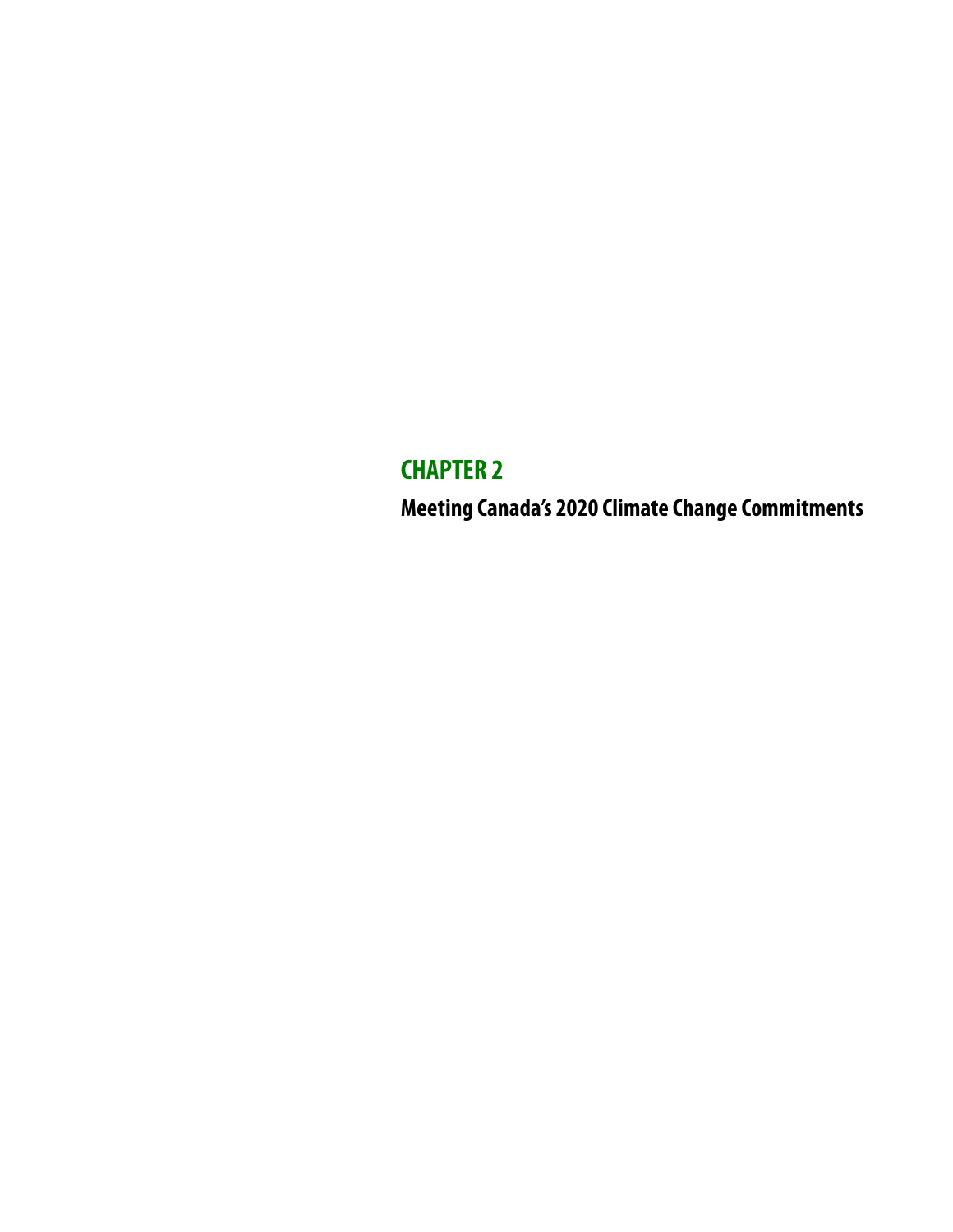The Report is available on our website at www.oag-bvg.gc.ca.

For copies of the Report or other Office of the Auditor General publications, contact

Office of the Auditor General of Canada Distribution Centre 240 Sparks Street Ottawa, Ontario K1A 0G6

Telephone: 613-952-0213, ext. 5000, or 1-888-761-5953 Fax: 613-943-5485 Hearing impaired only TTY: 613-954-8042 Email: distribution@oag-bvg.gc.ca

*Ce document est également publié en français.*

© Her Majesty the Queen in Right of Canada, represented by the Minister of Public Works and Government Services, 2012.

Cat. No. FA1-2/2012-1-2E-PDF ISBN 978-1-100-20542-7 ISSN 1495-0782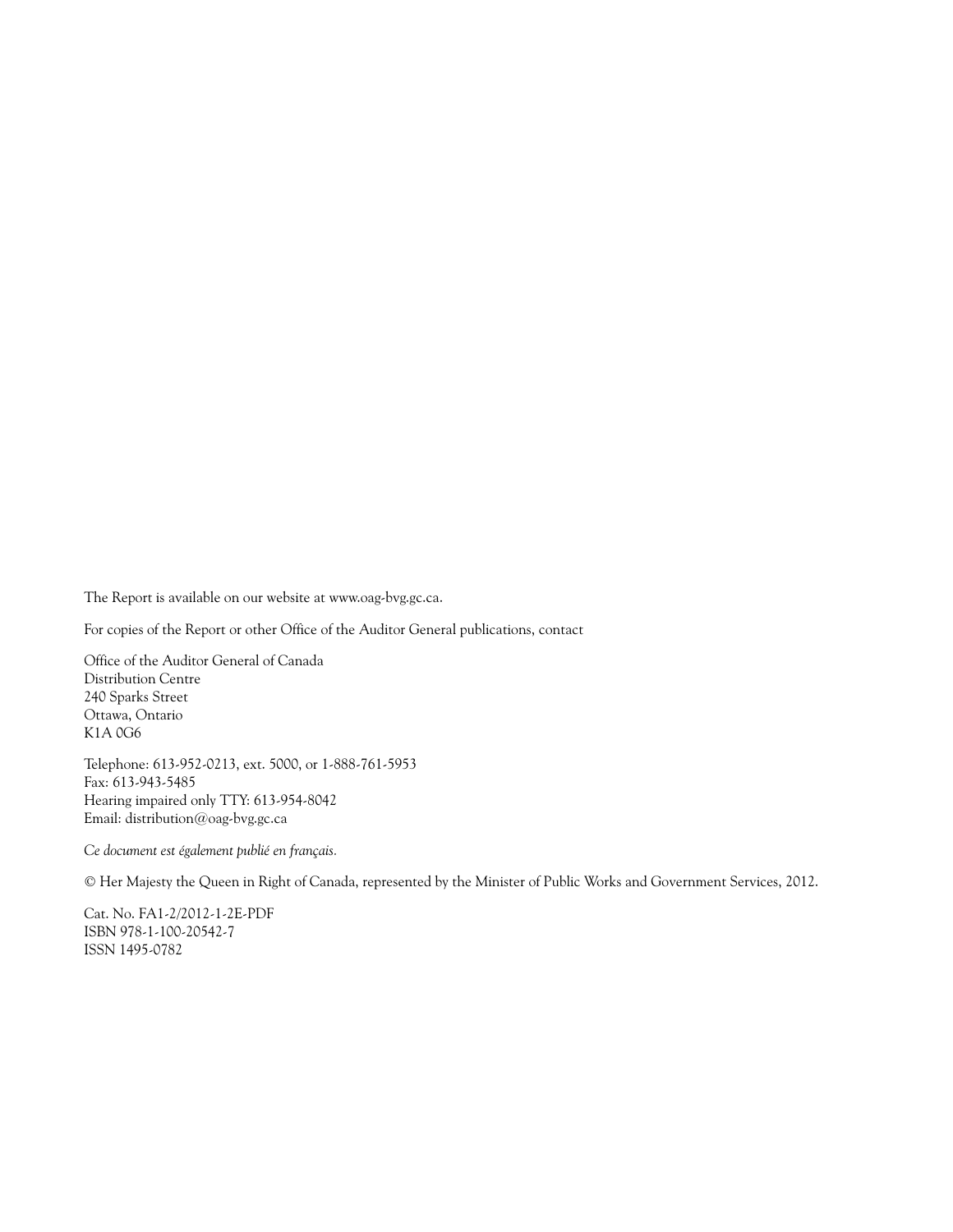# **Table of Contents**

| 33 |
|----|
| 35 |
| 35 |
| 37 |
| 37 |
| 37 |
| 39 |
| 39 |
| 45 |
| 50 |
| 50 |
| 51 |
| 51 |
| 52 |
| 53 |
| 54 |
|    |
|    |

| List of recommendations | IJ |
|-------------------------|----|
|                         |    |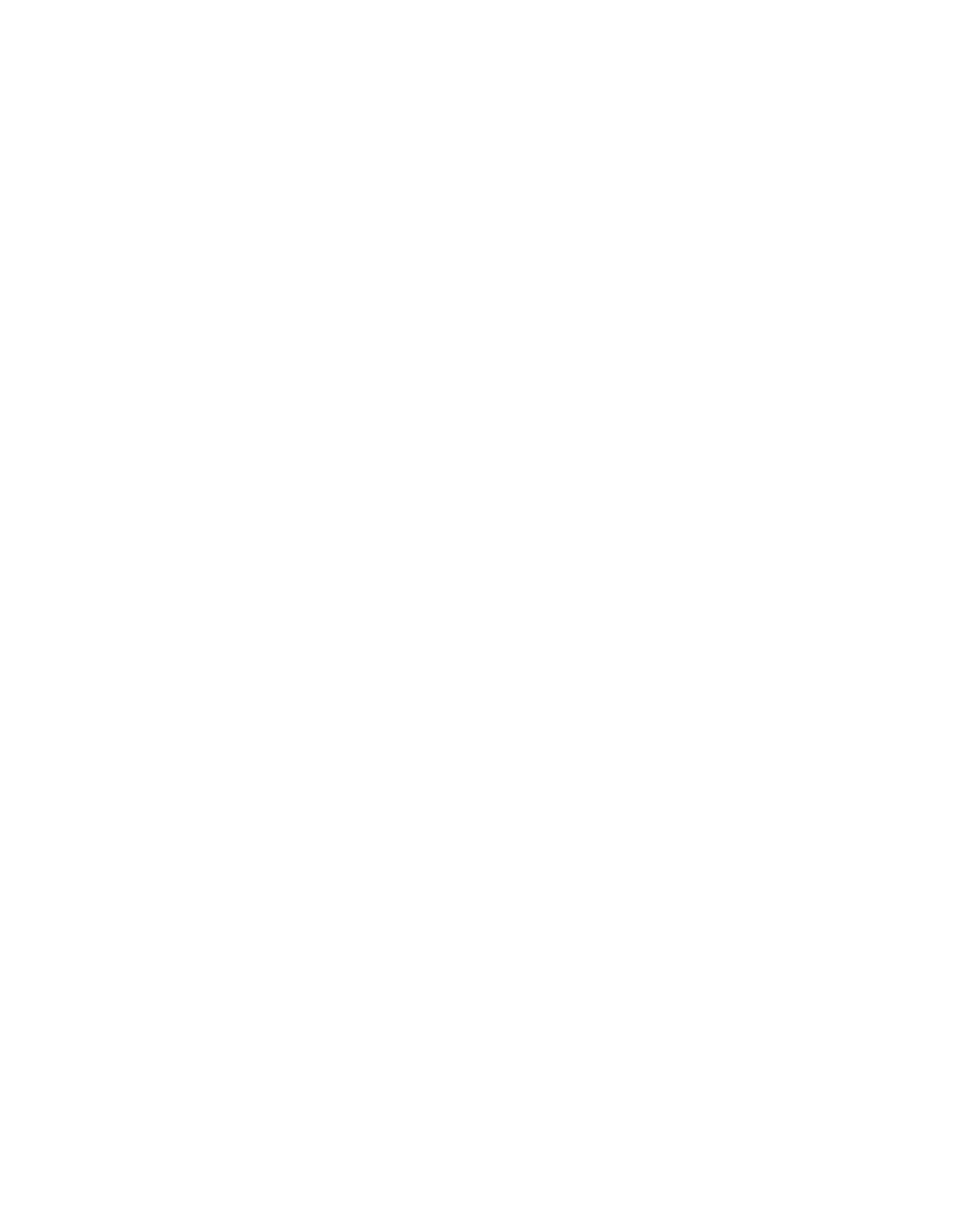### **Meeting Canada's 2020 Climate Change Commitments**

### <span id="page-4-0"></span>**Main Points**

| What we examined   | Since 1992, the Government of Canada has made domestic and<br>international commitments to address climate change, including<br>commitments to reduce its greenhouse gas (GHG) emissions.                                                                                                                                                                                                                                                                                                                                                                  |
|--------------------|------------------------------------------------------------------------------------------------------------------------------------------------------------------------------------------------------------------------------------------------------------------------------------------------------------------------------------------------------------------------------------------------------------------------------------------------------------------------------------------------------------------------------------------------------------|
|                    | The Government of Canada has now committed to reduce its<br>economy-wide GHG emissions to 17 percent below 2005 levels<br>by 2020, in alignment with the United States. This target was set<br>internationally in the 2009 Copenhagen Accord and has also been<br>communicated in the 2010 Federal Sustainable Development Strategy.                                                                                                                                                                                                                       |
|                    | In this audit we examined whether Environment Canada had<br>established an implementation plan designed to meet the 2020<br>national GHG emission reduction target.                                                                                                                                                                                                                                                                                                                                                                                        |
|                    | Audit work for this chapter was substantially completed<br>on 21 February 2012. Further details on the audit objective, scope,<br>and criteria are in About the Audit at the end of the chapter.                                                                                                                                                                                                                                                                                                                                                           |
| Why it's important | Climate change has far-reaching impacts on Canada's economy,<br>infrastructure, and natural environment, and on human health.<br>Although the Minister of the Environment announced<br>in December 2011 that Canada would withdraw from the Kyoto<br>Protocol, the Government of Canada remains a Party to the United<br>Nations Framework Convention on Climate Change. As such, the<br>government is committed to achieving its national and international<br>commitments to reduce greenhouse gas emissions to 17 percent<br>below 2005 levels by 2020. |
| What we found      | • Environment Canada has indicated that the Government of<br>Canada will use a sector-by-sector approach to regulate GHG<br>emissions. We found that this approach lacks an overall<br>implementation plan designed to achieve the 2020 target, as well as<br>economic analysis to estimate what the approach will cost the<br>Canadian economy.                                                                                                                                                                                                           |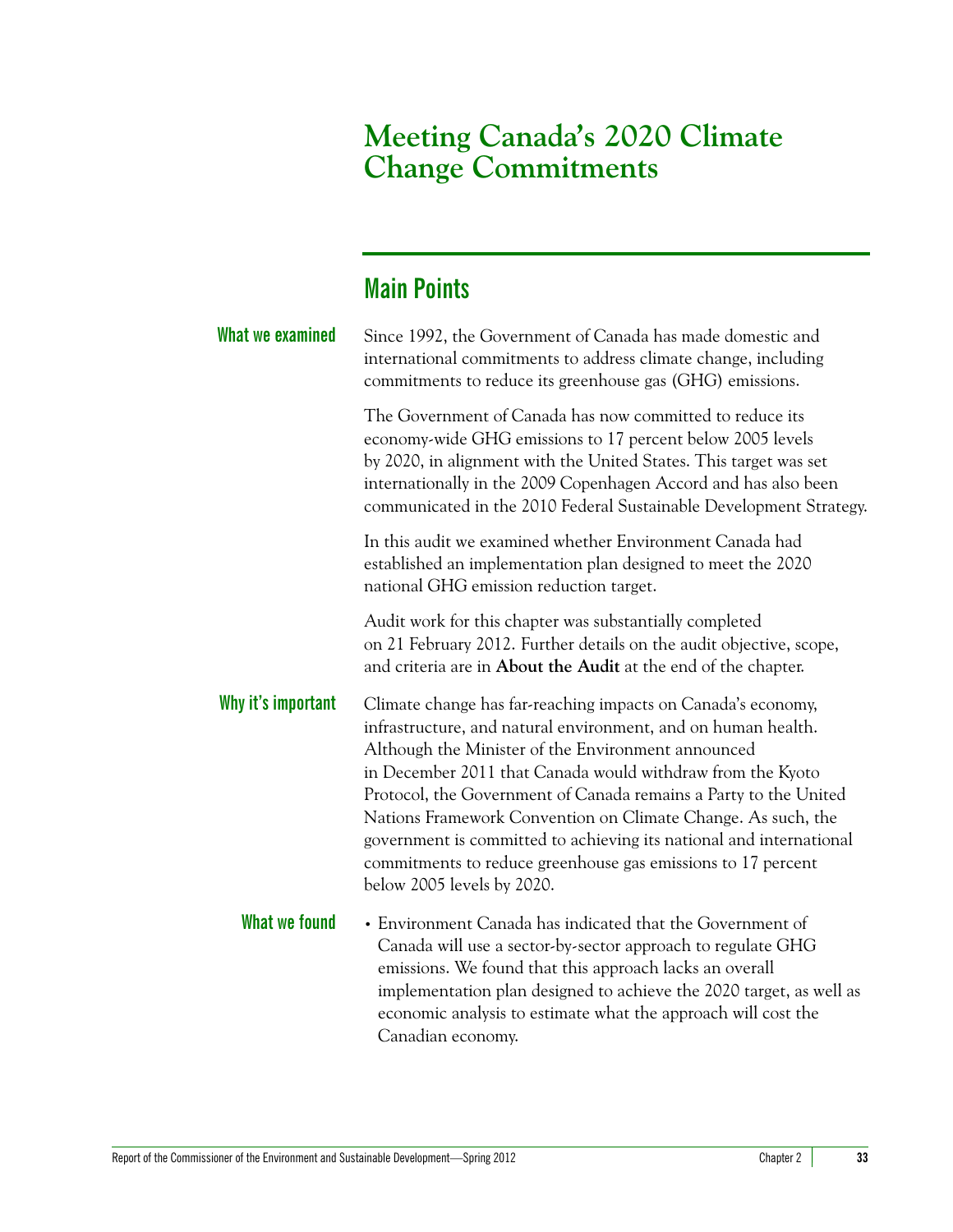- **•** As of February 2012, two regulations were in place to reduce GHG emissions in the transportation sector. These regulations apply to renewable fuels and to passenger automobiles and light trucks. Regulations for the third-largest GHG-emitting sector-the electricity sector—have been proposed but are not expected to take effect until 2015. Currently, no regulations are in place for the second-largest emitting sector, the oil and gas sector.
- **•** In July 2011, Environment Canada released Canada's Emissions Trends, a document that outlines GHG emission reductions expected by 2020 under various scenarios. This document is an important planning tool and a step toward a transparent accounting for Canada's efforts to reduce GHG emissions. However, the document indicates that in 2020, Canada's GHG emissions will be 7.4 percent above 2005 levels instead of 17 percent below, and it estimates that Canada will need to reduce emissions by 178 million tonnes to meet the 2020 target. Therefore, according to Environment Canada's forecasts, the 2020 target will not be met with existing measures.
- **•** Regulations are complex, and those developed to date have taken as long as five years to be developed and to realize greenhouse gas emission reductions. Existing federal regulations are expected to reduce GHG emissions by 11 to 13 million tonnes in 2020. Given that an additional 178 million tonnes in reductions are needed to meet the 2020 target, it is unlikely that enough time is left to develop and establish GHG regulations that together will contribute sufficient GHG reductions to meet the 2020 target.

**The Department has responded.** The Department agrees with all of our recommendations. Its detailed responses follow each recommendation throughout the chapter.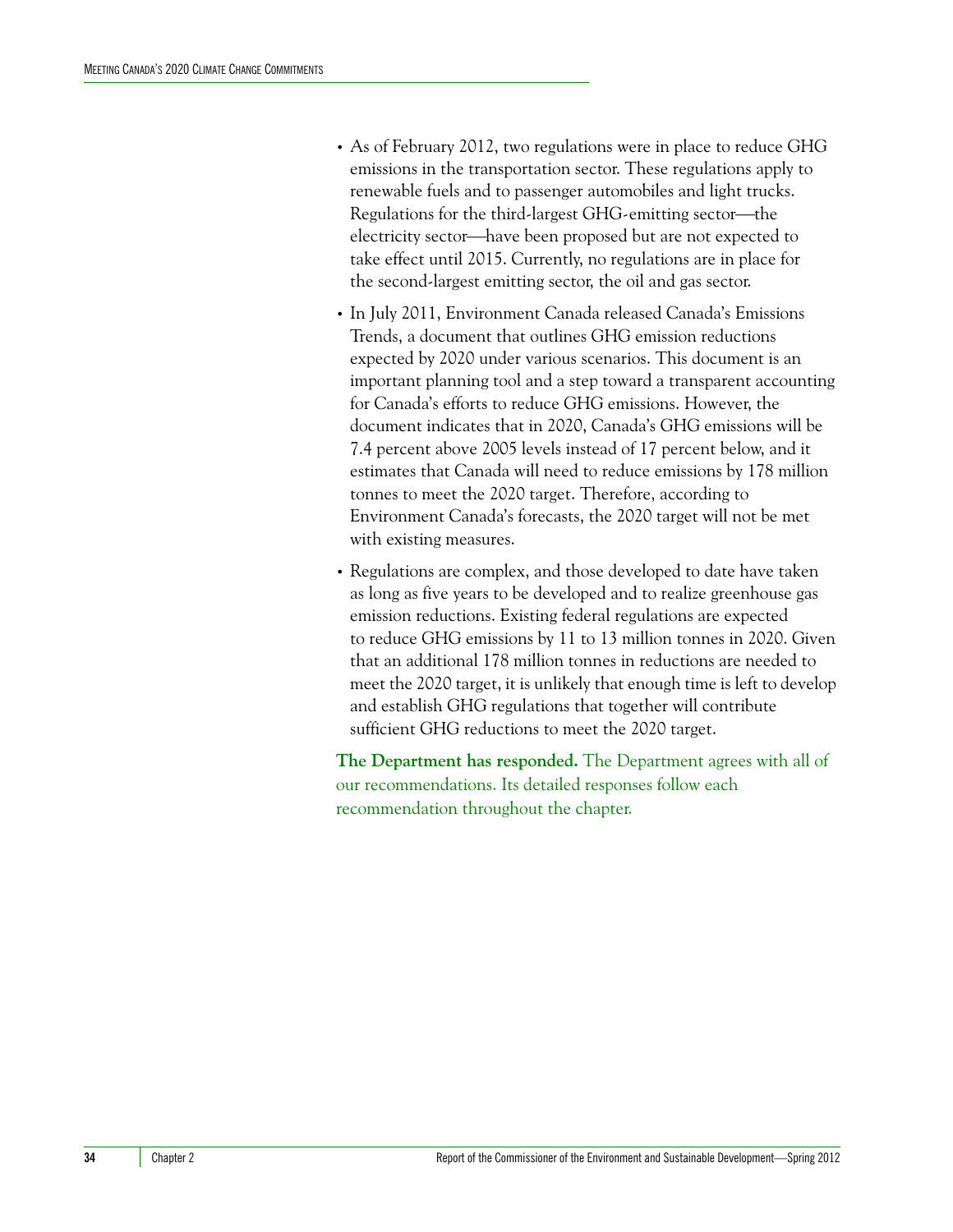### <span id="page-6-0"></span>**Introduction**

**2.1** Canada's government has recognized that the impacts of climate change are far-reaching, affecting our economy, infrastructure, health, and natural environment. Reports by the Government of Canada indicate that the impacts of our changing climate are already evident in every region of Canada. Impacts of recent extreme weather events highlight the vulnerability of Canadian communities and critical infrastructure to climate change.

**2.2** Since 1992, the Government of Canada has made domestic and international commitments to address climate change, including committing to reduce its emissions of greenhouse gases (GHG) (Exhibit 2.1). Although the Minister of the Environment announced in December 2011 that Canada would withdraw from the Kyoto Protocol, the Government of Canada remains committed to reducing greenhouse gas emissions as a Party to the United Nations Framework Convention on Climate Change and under the 2009 Copenhagen Accord.

#### <span id="page-6-1"></span>**Focus of the audit**

**2.3** In its 2011 climate change plan for the purposes of the *Kyoto Protocol Implementation Act*, Environment Canada noted that Canada has now committed to reduce its economy-wide GHG emissions to 17 percent below 2005 levels by 2020, in alignment with the United States. This target was set internationally in the 2009 Copenhagen Accord and has also been communicated in Canada's 2010 Federal Sustainable Development Strategy. This audit assessed whether Environment Canada had established a plan designed to meet these domestic and international commitments. While other federal departments and agencies also have responsibilities for implementing specific measures to address climate change, they were not included in the scope of this audit.

**2.4** More details about the audit objective, scope, approach, and criteria are in **About the Audit** at the end of this chapter.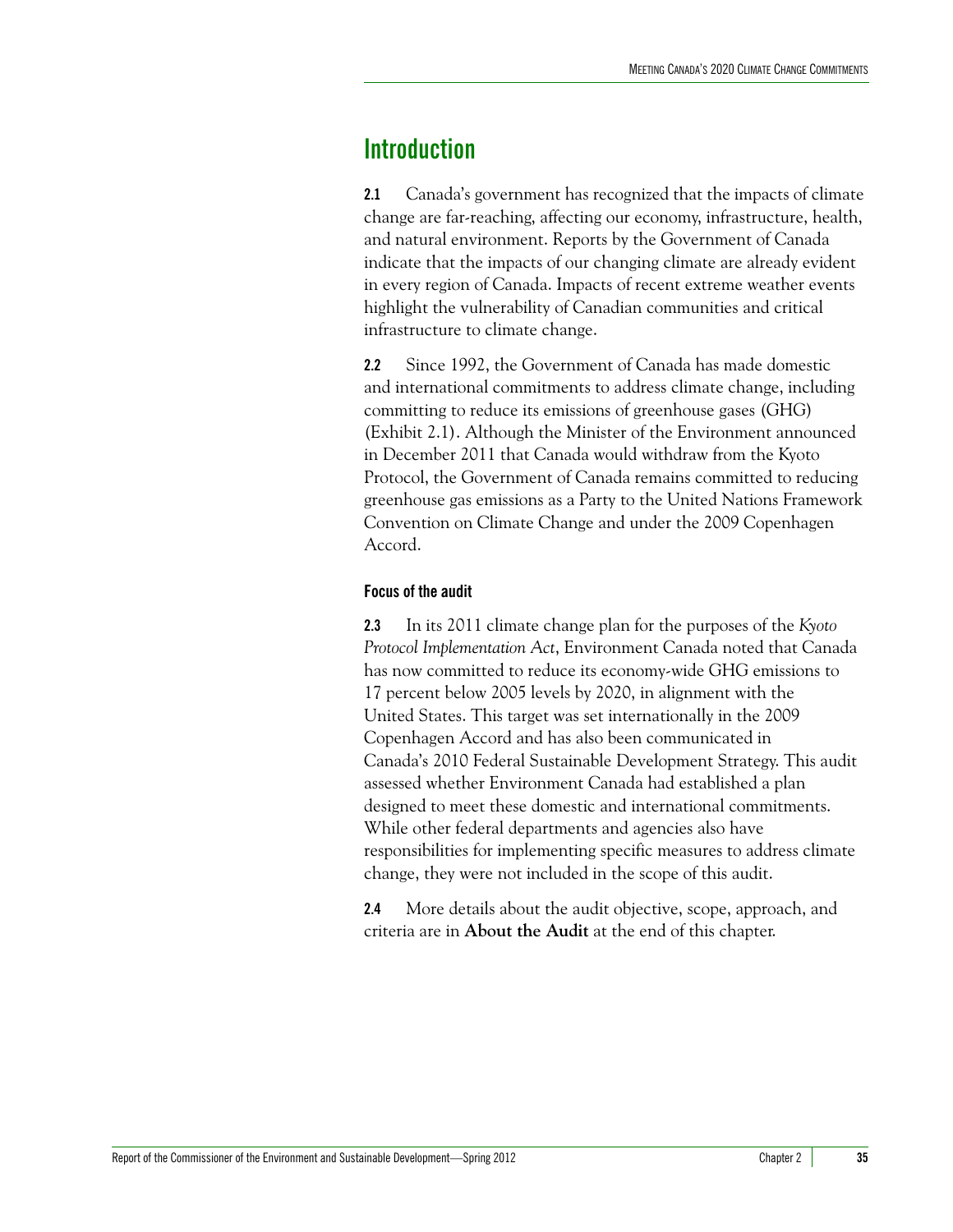#### **Exhibit 2.1 The federal government has made domestic and international commitments to address climate change and reduce greenhouse gas emissions**

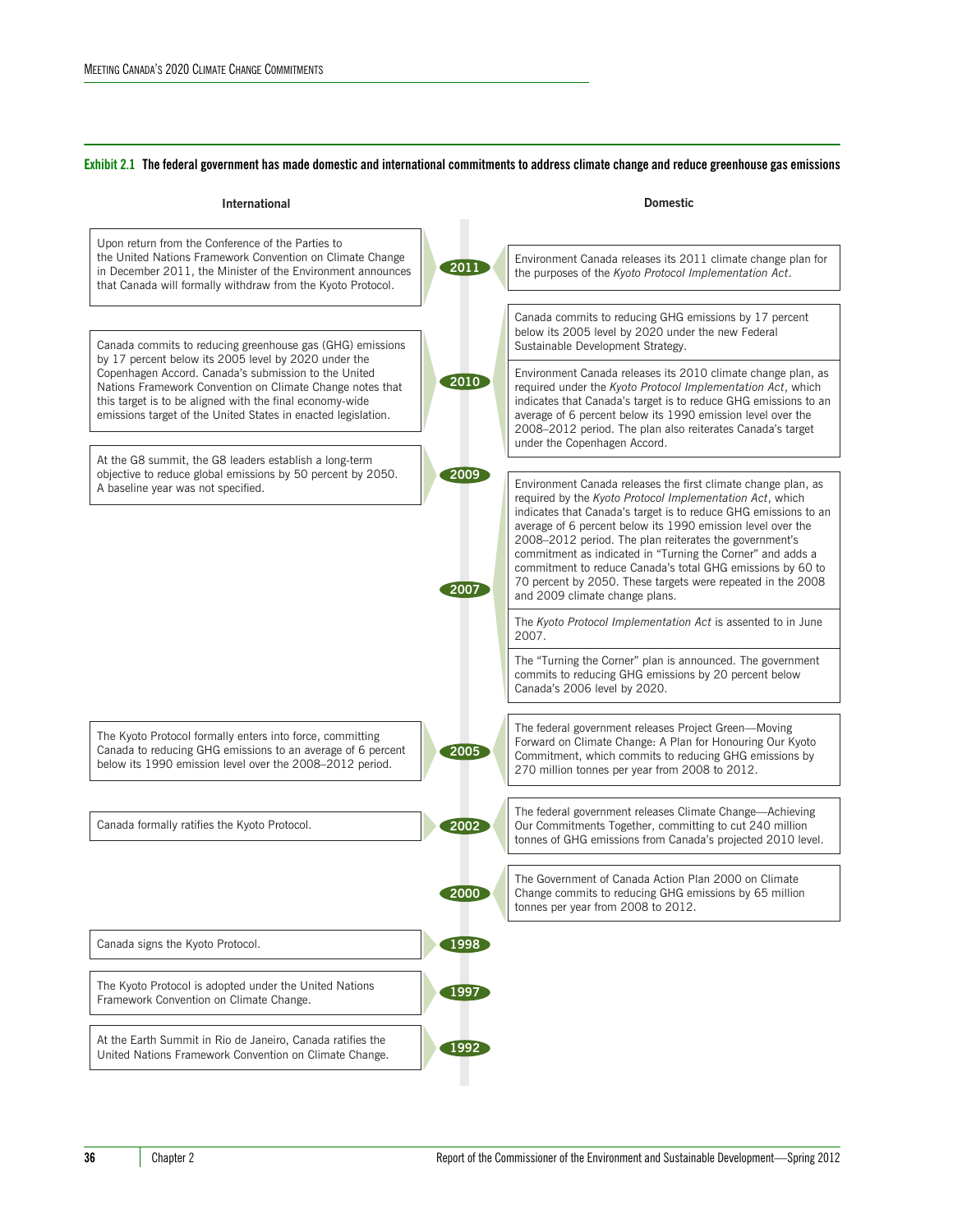### <span id="page-8-0"></span>**Observations and Recommendations**

**2.5** Our past audit reports examining the management of climate change in 1998, 2000, 2001, 2005, 2006, and 2011 found, among other things, that the federal government had not created effective governance structures for managing climate change activities designed to meet greenhouse gas (GHG) reduction targets. Our reports identified weaknesses in horizontal governance, accountability, and coordination. In our 2011 chapter on climate change plans under the *Kyoto Protocol Implementation Act*, we recommended that Environment Canada ensure that it support future climate change plans using an appropriate management accountability and reporting framework. We recommended that the framework include

- **•** clear roles and responsibilities,
- **•** goals and objectives for the plans,
- **•** an evaluation strategy, and
- **•** ongoing performance measurement that includes transparent financial reporting and quality assurance on GHG emissions and reductions reported.

In our view, these types of management tools are needed to achieve climate change commitments, particularly national commitments involving many departments and billions of dollars.

**2.6** In this current audit, we examined whether Environment Canada had established an appropriate plan to meet the Government of Canada's commitment to reduce total GHG emissions by 17 percent by 2020, relative to 2005 emission levels.

#### <span id="page-8-1"></span>**Regulatory approach The regulatory approach is not supported by an implementation plan designed to meet Canada's 2020 target**

<span id="page-8-2"></span>**2.7** There are approximately eight years in which to achieve the Copenhagen Accord 2020 target. We examined whether an implementation plan had been developed to articulate the manner in which greenhouse gas (GHG) emissions would be reduced. Our expectations for what a plan could contain were based on Treasury Board of Canada Secretariat guidance documents and on our review of similar plans developed in the provinces and in other countries. Our review indicated, for example, that plans of this nature often

**•** establish performance measurement instruments such as interim targets,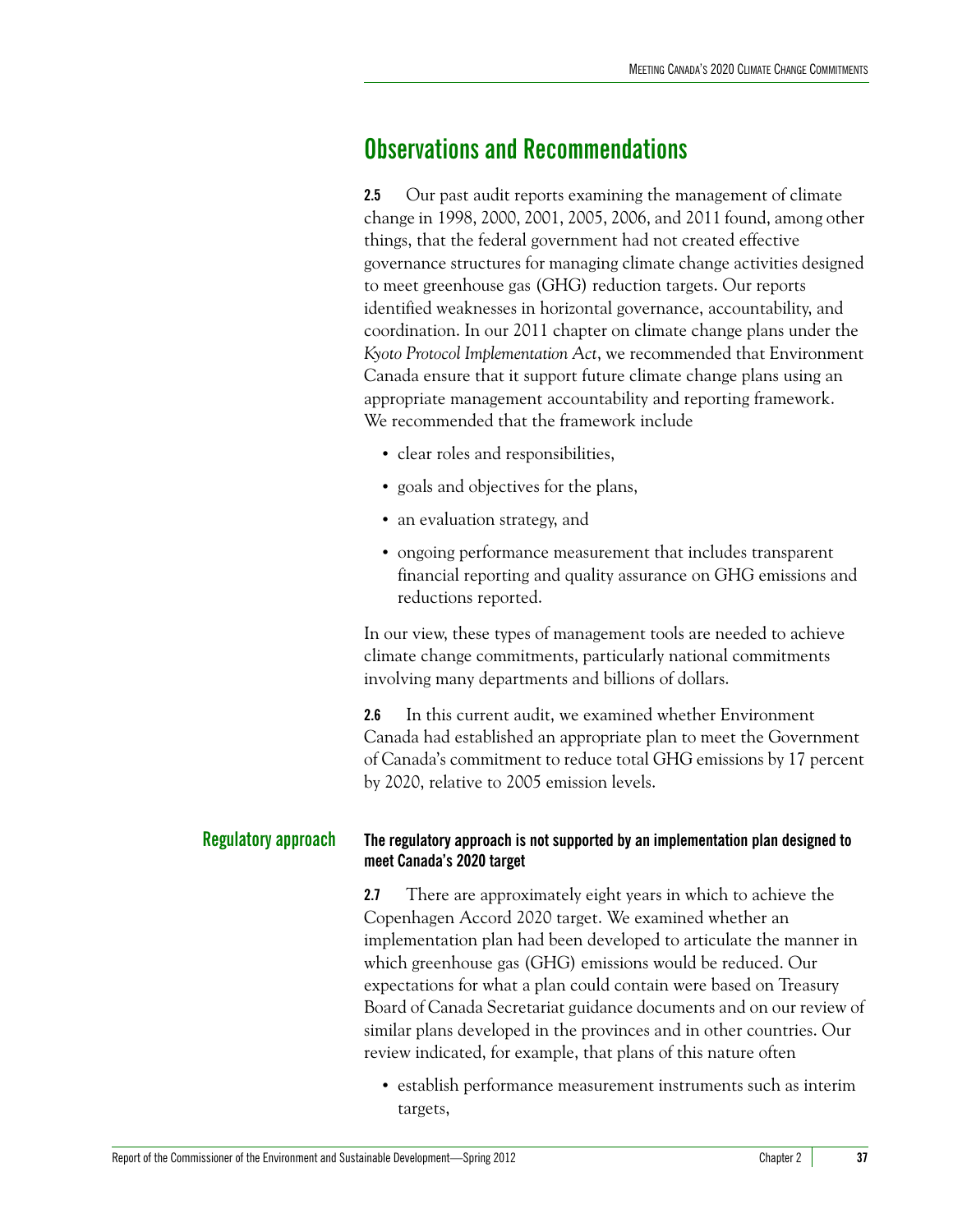- **•** include mechanisms for coordination among different departments and jurisdictions, and
- **•** use modelling and forecasts to estimate the GHG reductions of the recommended measures and the overall costs in order to compare expenditures with expected results.

**2.8** To meet its target to reduce GHG emissions to 17 percent below 2005 levels by 2020, the federal government announced that it would use a sector-by-sector regulatory approach. Environment Canada uses the data in Exhibit 2.2 to show 2005 GHG emissions by economic sector and the sectors that will be regulated. The Department has stated that the government would begin regulating the largest GHG-emitting sectors first.

**2.9** Environment Canada has no overall implementation plan that indicates how different regulations and federal departments and agencies will work together to achieve the reductions required to meet the 2020 target. The Department has not provided an estimate of the emission reductions expected from each sector or a general description of the regulations needed in each of the identified sectors. The regulatory approach does not identify which specific industries within each economic sector the regulations will target and when, or how these regulations will contribute to reducing GHG emissions. Without clarifying these elements of its approach, Environment Canada cannot reasonably determine whether Canada will meet the 2020 target and how much it will cost to do so.





\* For example, chemicals and fertilizers, iron and steel, and cement. Source: Environment Canada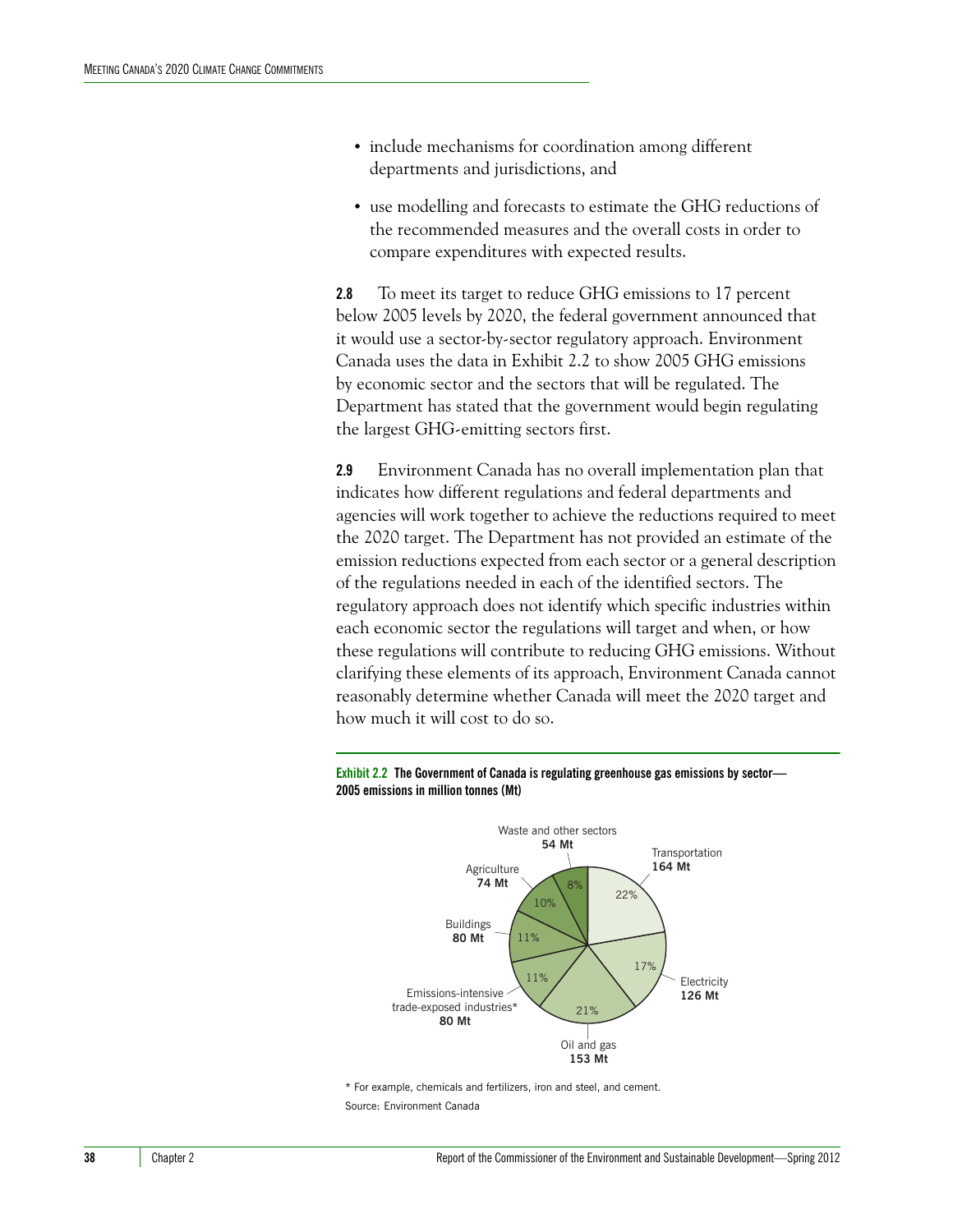**2.10** An implementation plan would communicate to the regulated companies when and how the regulations will affect them, allowing them to plan and adapt accordingly. Without an implementation plan, industry, consumers, and other levels of government lack a solid basis for knowing how to adjust technology and make formal investment decisions. An implementation plan for the overall approach is important because some sectors, such as the electricity sector and the oil and gas sector, may be affected by more than one of the planned GHG regulations. Furthermore, without such a plan, there is a risk that Canada will fail to meet its commitments to reduce GHG emissions. (See our recommendation in paragraph 2.27.)

#### <span id="page-10-0"></span>**Environment Canada does not know how much the regulatory approach will cost the Canadian economy**

**2.11** The government stated that the economic cost of implementing measures to achieve the obligations made under the Kyoto Protocol was prohibitively high. We therefore anticipated that the federal government would have estimated the cost of its regulatory approach and identified the least-cost options. Yet we found that Environment Canada has not conducted a comprehensive analysis to estimate the combined cost of the sector-by-sector approach to regulating GHG emissions. Nor has it estimated the impact on or costs to the Canadian economy of aligning its approach with the United States, or examined whether this is the most cost-effective option. These analyses are important in order to establish whether Canada faces proportionally higher costs than the United States in adopting an aligned regulatory approach.

**2.12** When a regulation is drafted, an analysis is conducted of the regulation's potential impact, including its economic costs and benefits. However, we found that the combined economic costs of the overall regulatory approach have not been estimated. (See our recommendation in paragraph 2.27.)

#### <span id="page-10-1"></span>**Development of regulatory measures may be too slow to realize sufficient reductions by 2020**

**2.13** The *Canadian Environmental Protection Act, 1999* lists greenhouse gases as toxic substances. The GHG regulations that Environment Canada has either proposed or finalized to date are enacted under this statute. The regulations apply performance standards for emissions sources. Performance standards can set a limit on the amount of GHG that may be emitted during a specified period or within a specified distance. For example, the passenger automobile and light truck GHG regulations set progressively more stringent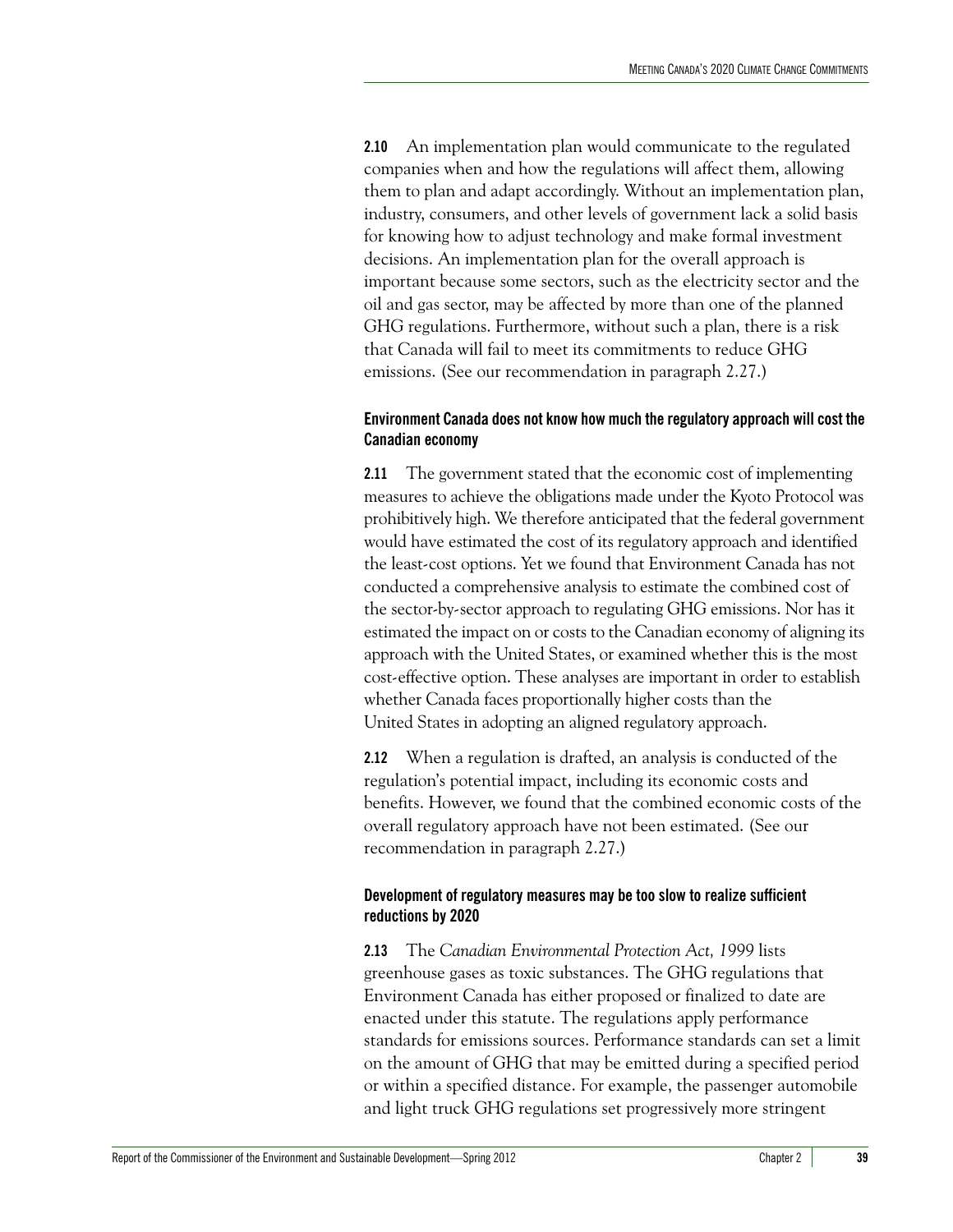standards for GHG emissions from new cars and trucks for the 2011 to 2016 model years. The proposed coal-fired electricity regulations set a performance standard with an emissions limit of 375 tonnes of carbon dioxide per gigawatt hour, per plant, which is equivalent to the average emissions intensity level of a high-efficiency natural gas–fired plant. Performance standards can also impose other requirements that will result in GHG emission reductions. For example, the regulations for renewable fuels require a percentage of average annual renewable content based on the volume of fuel produced or imported.

**2.14** Exhibit 2.3 lists the GHG regulations that are part of the sectorby-sector approach, their current status, and costs and benefits to the Canadian economy as published in the regulatory impact analysis statements in the *Canada Gazette, Part I.* The exhibit shows that of the sectors planned for regulation, two regulations are in place in the transportation sector and one regulation has been proposed for the electricity sector. Four additional regulations in the transportation sector are in the early development stage, and two others are at the conceptual stage. Development of further regulations in the electricity, oil and gas, and emissions-intensive trade-exposed industries (such as cement, chemicals, and iron and steel) are also at the conceptual stage.

**2.15** Environment Canada officials told us that recent amendments to the Energy Efficiency Regulations are also considered to contribute to GHG emission reductions in the buildings sector. While these regulations indirectly contribute to the reduction of GHG by decreasing electricity demand, we found that they are not consistently identified in public documents as part of the federal sector-by-sector approach to regulating GHG emissions. We have therefore not included them in our analysis.

**2.16** The development of federal regulations is a complex process involving mandatory consultation with stakeholders, as well as analysis to determine the impact of the regulations on health and safety, security, the environment, and the social and economic well-being of Canadians. Regulations that place limits on GHG emissions can take up to five years to develop and realize actual GHG emission reductions (Exhibit 2.4). For example, the Renewable Fuels Strategy was announced in December 2006, but renewable fuel regulations for gasoline did not come into effect until December 2010. Furthermore, regulations to include renewable fuel content in diesel fuel and heating oil did not take effect until July 2011. In addition, the proposed regulations for coal-fired electricity plants, which were announced in June 2010, are not expected to come into effect or result in GHG emission reductions until 2015.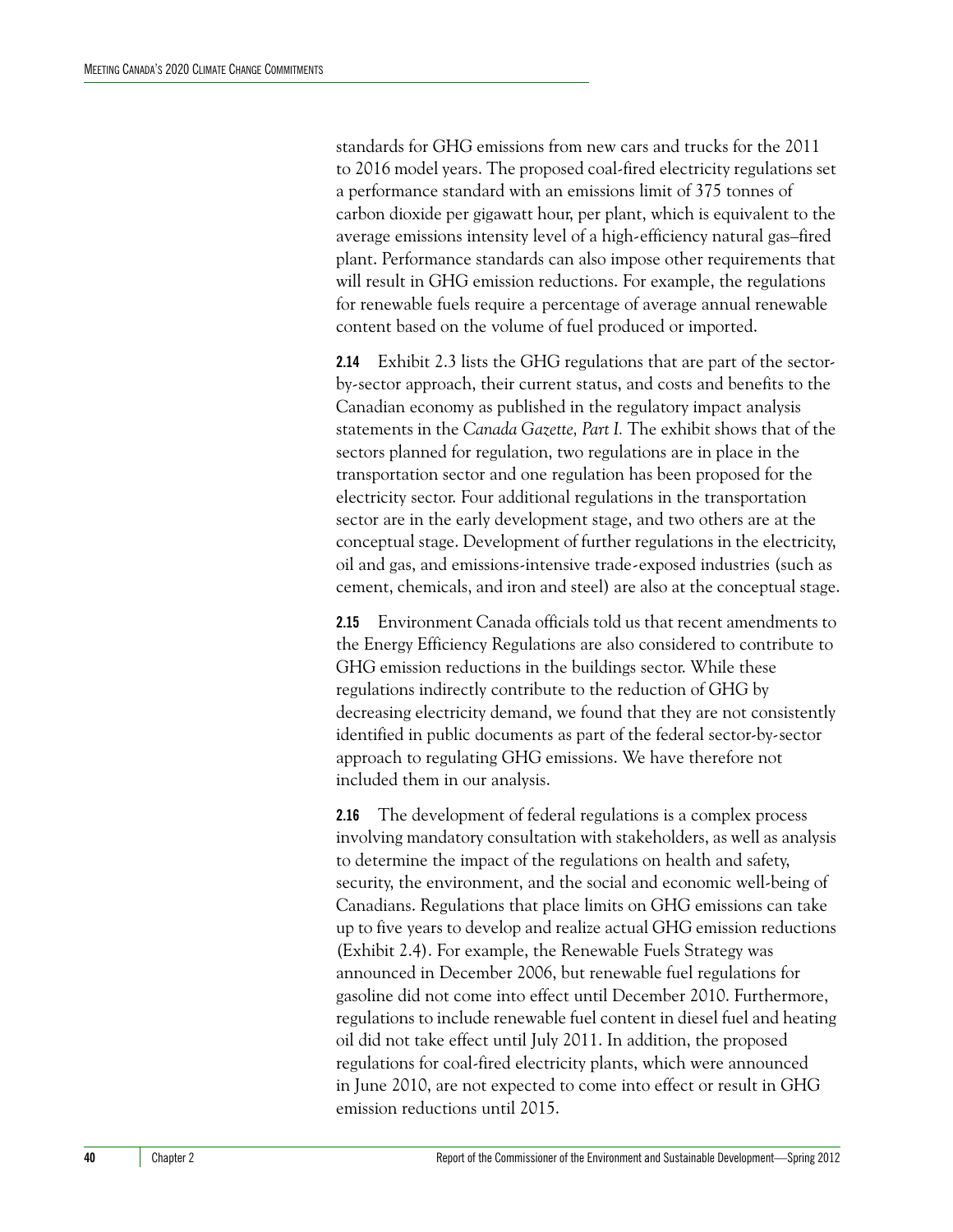| Sector and percentage of<br>total Canadian emissions<br>(2005) | <b>Regulation or proposed industry</b><br>to be regulated                                                                                                  | <b>Status of regulations</b>                                                                                                                                                                                                                                                                                                                                                                                                                                                                                                                                                               | <b>Projected GHG emission</b><br>reductions in 2020 | Projected costs and benefits to<br>government and the economy<br>resulting from regulations*                                                                           |
|----------------------------------------------------------------|------------------------------------------------------------------------------------------------------------------------------------------------------------|--------------------------------------------------------------------------------------------------------------------------------------------------------------------------------------------------------------------------------------------------------------------------------------------------------------------------------------------------------------------------------------------------------------------------------------------------------------------------------------------------------------------------------------------------------------------------------------------|-----------------------------------------------------|------------------------------------------------------------------------------------------------------------------------------------------------------------------------|
| Transportation<br>(22 percent)                                 | Renewable Fuels Regulations<br>(Canadian Environmental<br>Protection Act, 1999)                                                                            | <b>Finalized</b><br>Published in Canada Gazette, Part II,<br>on 1 September 2010, requiring an average<br>renewable fuel content in gasoline of 5 percent,<br>in effect 15 December 2010.<br>In July 2011 an amendment to the regulations was<br>published in Canada Gazette, Part II, requiring an<br>average renewable fuel content of 2 percent in diesel<br>fuel and heating oil, in effect 1 July 2011.                                                                                                                                                                               | 2-3 million tonnes**                                | Cost of regulations:<br>\$1.9 billion<br>Cost of amendments:<br>\$12.8 billion<br>Benefit of regulations:<br>\$560 million<br>Benefit of amendments:<br>\$10.4 billion |
|                                                                | Passenger Automobile and<br>Light Truck Greenhouse Gas<br><b>Emission Regulations</b><br>(Canadian Environmental<br>Protection Act, 1999)                  | <b>Finalized</b><br>Final regulations for the 2011 to 2016 model years<br>were published in Canada Gazette, Part II, on<br>1 October 2010. These regulations are aligned with<br>those of the United States.<br>Published at the same time as the 2011 to 2016<br>regulations was the notice of intent for more stringent<br>regulations for 2017 and later model years, which are<br>currently being developed in alignment with the US.<br>A consultation paper on the next phase (2017 to<br>2025) was released on 16 November 2011.<br>Responses were accepted until 16 December 2011. | 9-10 million tonnes                                 | Cost: \$4.2 billion<br>Benefit: \$13.4 billion                                                                                                                         |
|                                                                | Proposed regulations to limit<br>GHG emissions from new on-<br>road heavy-duty vehicles and<br>engines<br>(Canadian Environmental<br>Protection Act, 1999) | In development<br>A consultation paper was released on 9 August 2011.<br>The proposed regulations are targeted for publication<br>in the Canada Gazette, Part I, in 2012.<br>Regulations will take effect with the 2014 model year,<br>becoming more stringent up to 2018, and are being<br>developed in alignment with the US.                                                                                                                                                                                                                                                            | Not available                                       | Not available                                                                                                                                                          |

MEETING CANADA'S 2020 CLIMATE CHANGE COMMITMENTS

MEETING CANADA'S 2020 CLIMATE CHANGE COMMITMENTS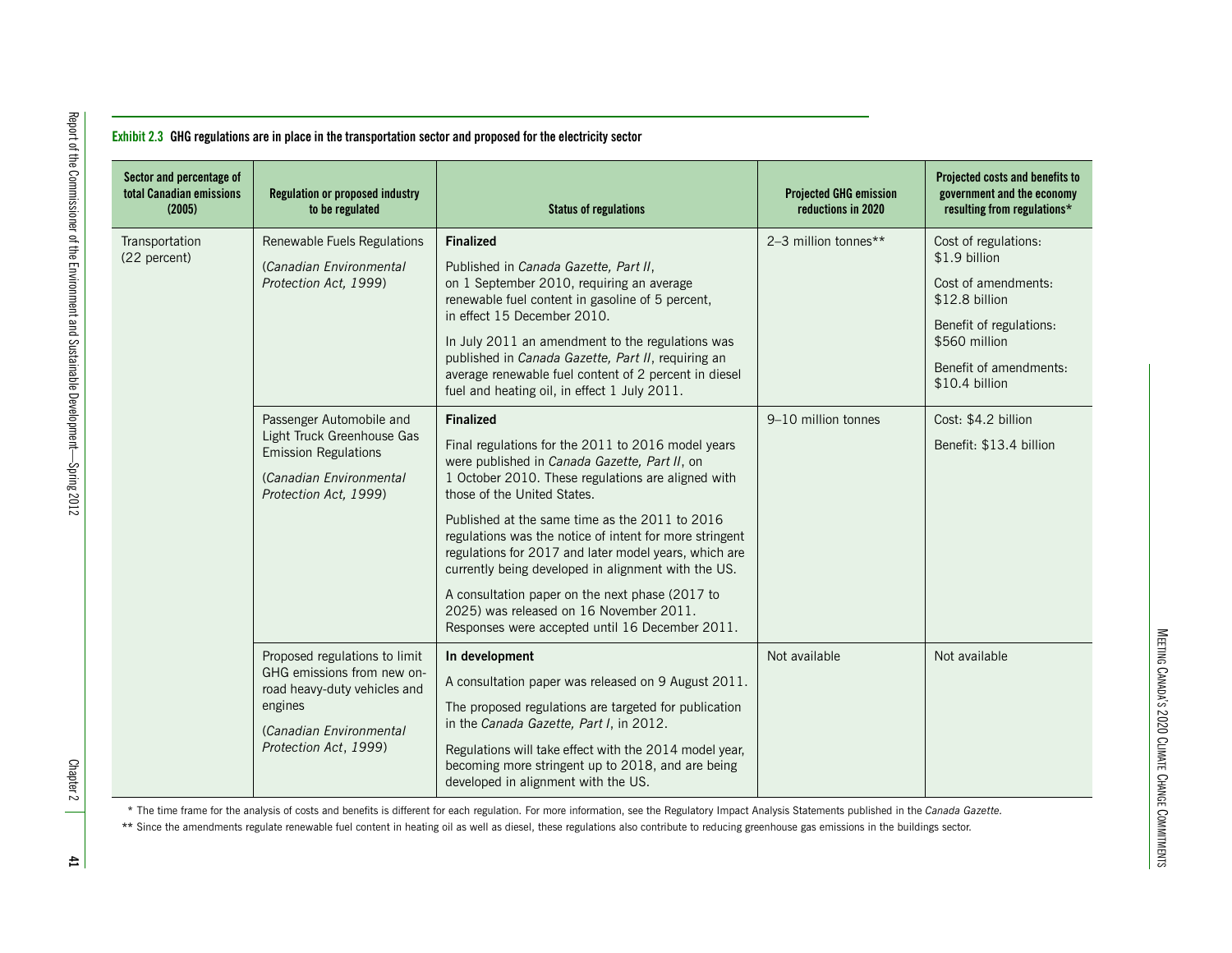| Sector and percentage of<br>total Canadian emissions<br>(2005) | <b>Regulation or proposed industry</b><br>to be regulated                                              | <b>Status of regulations</b>                                                                                                                                                                                                                                                                                                                                                                                        | <b>Projected GHG emission</b><br>reductions in 2020 | Projected costs and benefits to<br>government and the economy<br>resulting from regulations* |
|----------------------------------------------------------------|--------------------------------------------------------------------------------------------------------|---------------------------------------------------------------------------------------------------------------------------------------------------------------------------------------------------------------------------------------------------------------------------------------------------------------------------------------------------------------------------------------------------------------------|-----------------------------------------------------|----------------------------------------------------------------------------------------------|
| Transportation                                                 | Off-road vehicles                                                                                      | <b>Conceptual stage</b>                                                                                                                                                                                                                                                                                                                                                                                             | Not available                                       | Not available                                                                                |
| (22 percent)<br>(continued)                                    | Marine<br>Vessel Pollution and<br>Dangerous Chemicals<br>Regulations<br>(Canada Shipping<br>Act, 2001) | In development<br>Transport Canada is the lead department. Regulatory<br>approach was outlined in a consultation paper<br>released in fall 2011 and includes new controls<br>approved by the International Maritime Organization<br>for greenhouse gas emissions from ships. Proposed<br>regulations are targeted for publication in Canada<br>Gazette, Part I, in 2012 and are expected to take<br>effect in 2013. | Not available                                       | Not available                                                                                |
|                                                                | Aviation                                                                                               | In development<br>Transport Canada is the lead department. A carbon<br>dioxide emissions standard for commercial airplanes<br>is expected to be approved by the International Civil<br>Aviation Organization in 2014 (currently in<br>consultation phase). Once approved, it will be<br>adopted into the Canadian Aviation Regulations<br>(Aeronautics Act, 1985).                                                  | Not available                                       | Not available                                                                                |
|                                                                | Rail                                                                                                   | <b>Conceptual stage</b><br>Transport Canada is the lead department.                                                                                                                                                                                                                                                                                                                                                 | Not available                                       | Not available                                                                                |
| Oil and gas<br>(21 percent)                                    | Upstream and downstream<br>oil and gas activities will be<br>regulated.                                | <b>Conceptual stage</b><br>Early consultation with industry and provinces to<br>inform the scope and approach. Proposed regulations<br>are expected to be published in Canada Gazette,<br>Part I, in December 2012.                                                                                                                                                                                                 | Not available                                       | Not available                                                                                |

\* The time frame for the analysis of costs and benefits is different for each regulation. For more information, see the Regulatory Impact Analysis Statements published in the *Canada Gazette.*

 $t_2$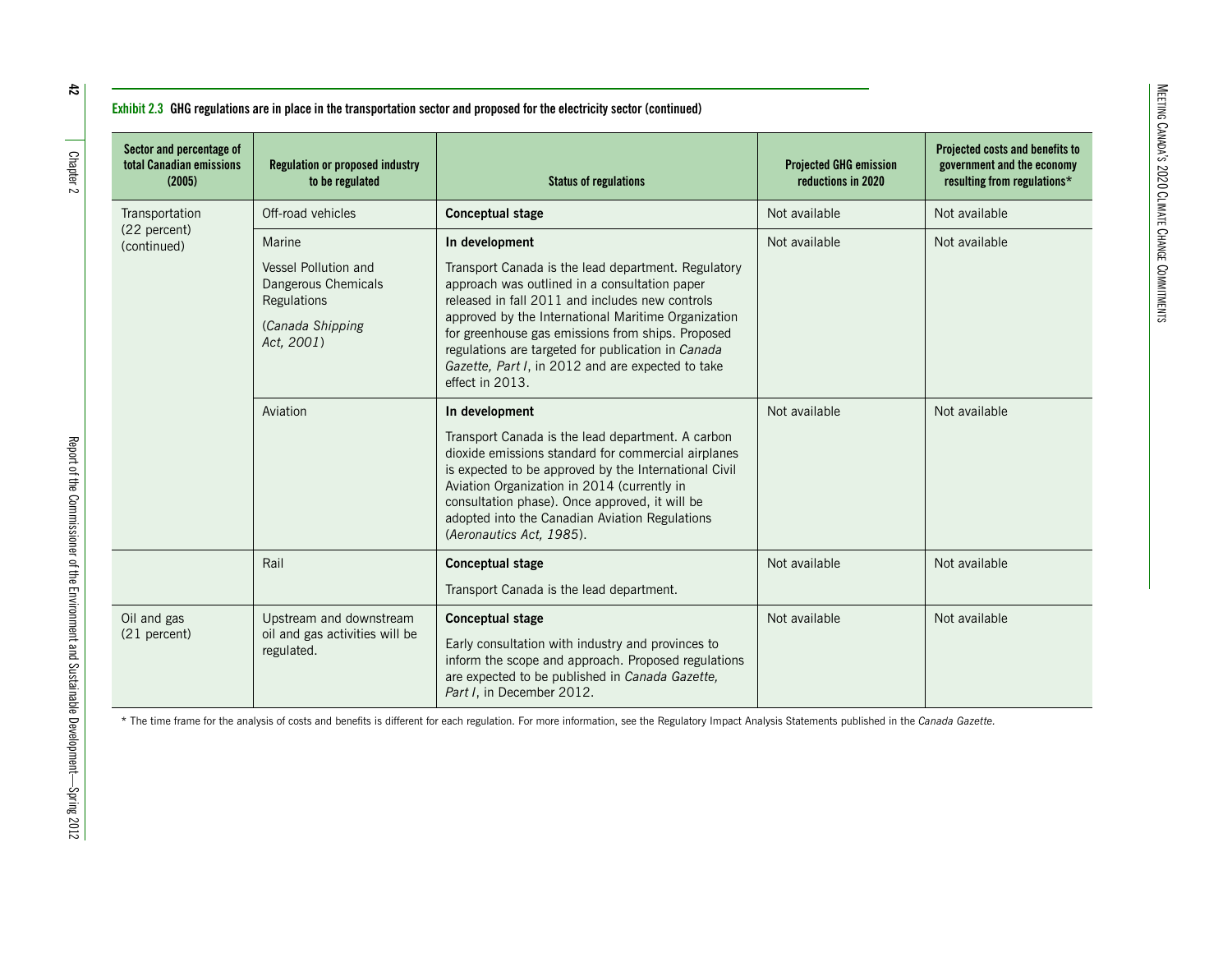| Reduction of Carbon Dioxide<br>Proposed<br>Cost: \$8.2 billion<br>Electricity<br>6 million tonnes<br>Emissions from Coal-Fired<br>(17 percent)<br>Proposed in Canada Gazette, Part I,<br>Benefit: \$9.7 billion<br>Generation of Electricity<br>on 27 August 2011. Scheduled to take<br>Regulations<br>effect 1 July 2015.<br>(Canadian Environmental<br>Final regulations expected in June 2012.<br>Protection Act, 1999)<br>Not available<br>Not available<br>Natural gas-fired electricity<br><b>Conceptual stage</b><br>generation<br>Proposed regulations expected to be published in<br>Canada Gazette, Part I, in September 2012. |
|------------------------------------------------------------------------------------------------------------------------------------------------------------------------------------------------------------------------------------------------------------------------------------------------------------------------------------------------------------------------------------------------------------------------------------------------------------------------------------------------------------------------------------------------------------------------------------------------------------------------------------------|
|                                                                                                                                                                                                                                                                                                                                                                                                                                                                                                                                                                                                                                          |
|                                                                                                                                                                                                                                                                                                                                                                                                                                                                                                                                                                                                                                          |
| Not available<br>Not available<br>Emissions-intensive<br>Individual sectors-for<br><b>Conceptual stage</b><br>example, chemicals and<br>trade-exposed<br>Aim to publish proposed regulations for one or more<br>industries<br>fertilizers, iron and steel, and<br>sectors in Canada Gazette, Part I, in late 2012.<br>cement-will be regulated.<br>$(11$ percent)                                                                                                                                                                                                                                                                        |

S 2020 CLIMATE CHANGE COMMITMENTS

MEETING CANADA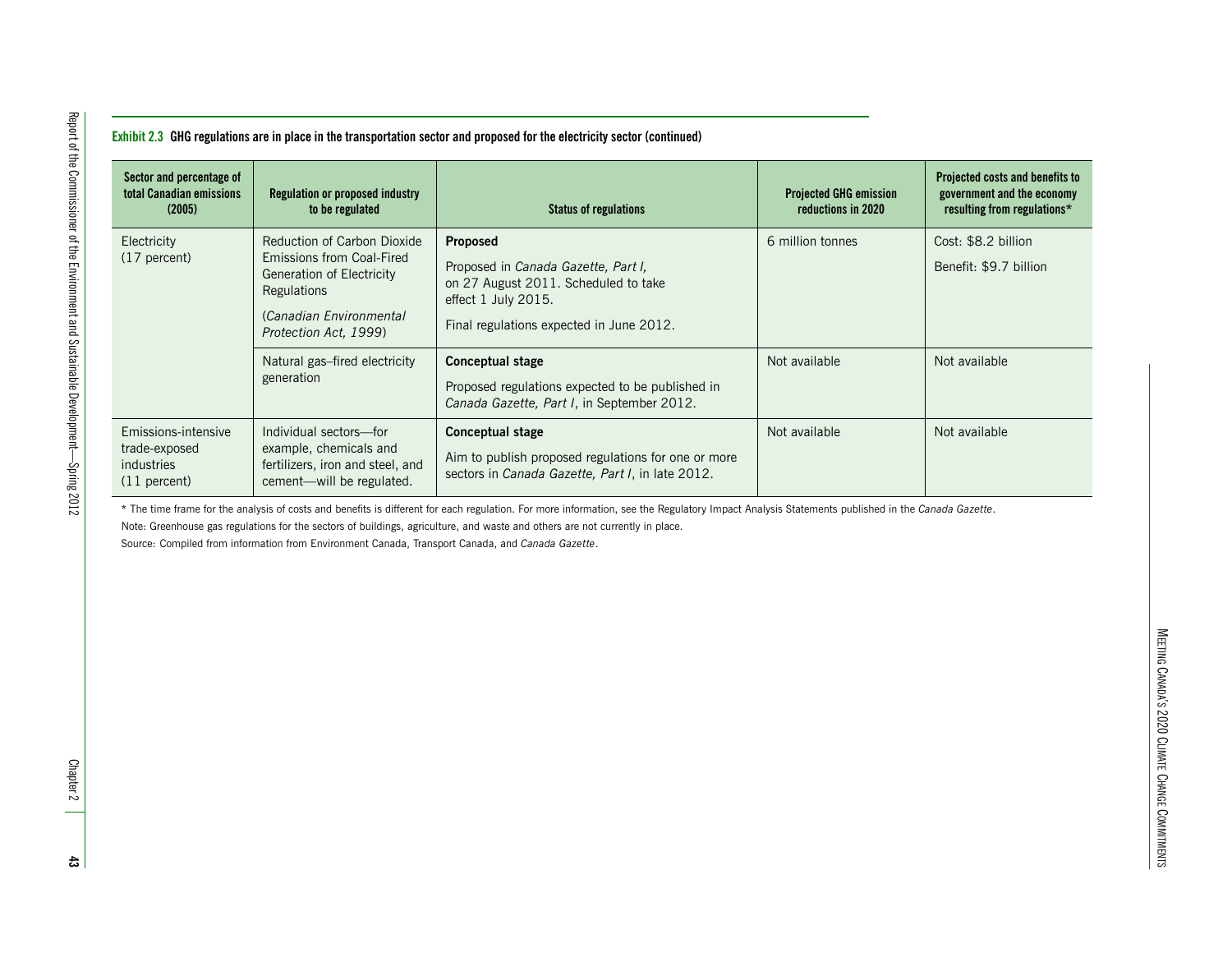**2.17** The proposed coal-fired electricity regulations will affect new plants and existing plants when they reach the age of 45 years, at which point they would have to meet the performance standard or else close. Environment Canada has estimated that these regulations will reduce GHG emissions by about 6 million tonnes in 2020. However, 34 of the 47 coal-fired electricity-generating plants operating in Canada would not be subject to the proposed performance standard until after 2020. In addition, any newly built plant in operation before the proposed regulations take effect on 1 July 2015 would not be

#### **Exhibit 2.4 Greenhouse gas regulations have taken up to five years to develop and will not, on their own, realize sufficient reductions to meet the 2020 target**



#### **Passenger automobile and light truck regulations (2011–16 model years)**

\* Additional emission reductions required to meet the 2020 target are 178 million tonnes according to Canada's Emissions Trends, 2011.

Source: Compiled from information from the *Canada Gazette* and Environment Canada.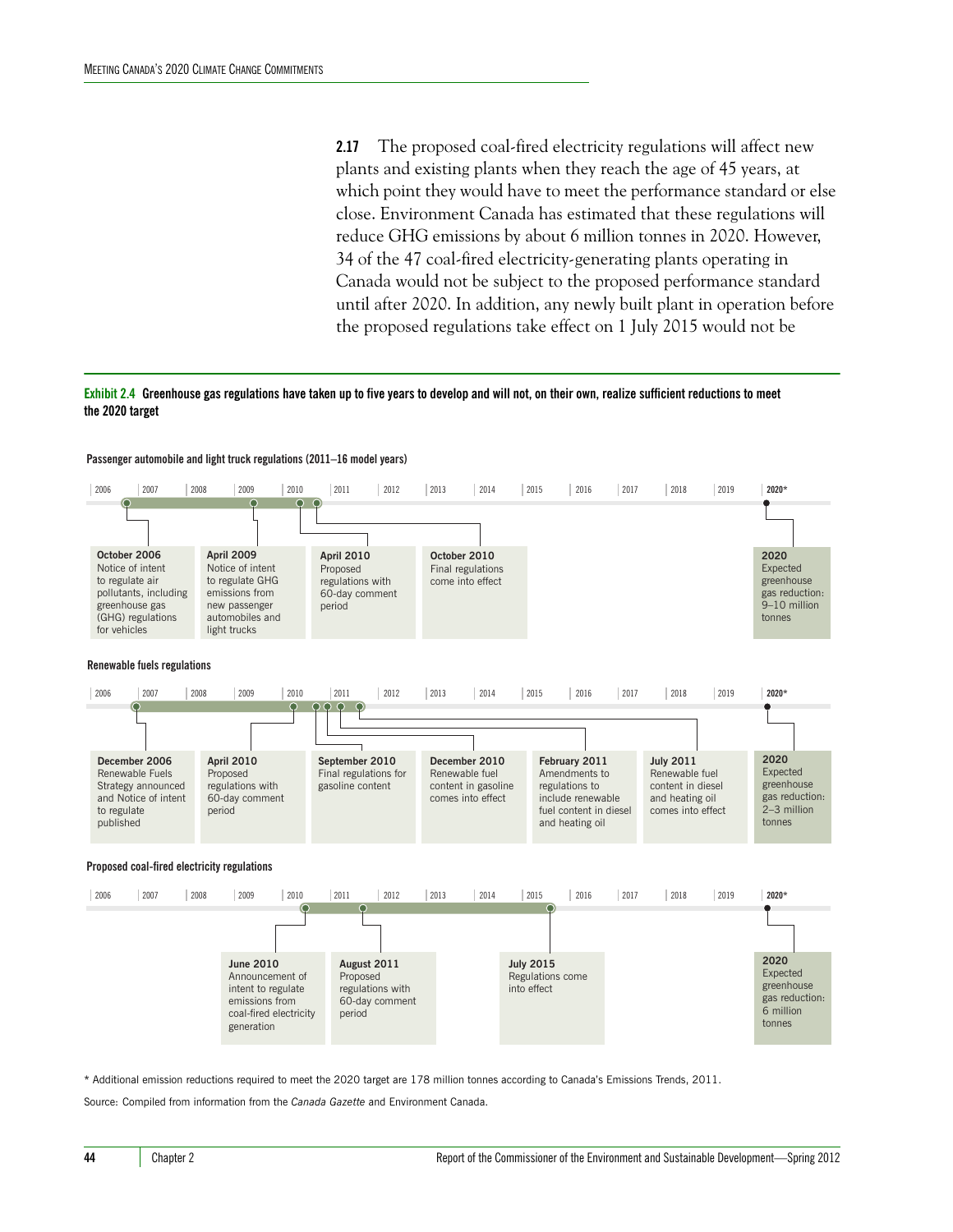required to meet them for 45 years. A new plant constructed before this date would contribute significant emissions by 2020 because an average 500-megawatt coal-fired plant emits about 3 million tonnes of GHG per year.

**2.18** While regulations are in place or have been proposed for the highest and third-highest emitting sectors (transportation and electricity), none are yet in place for the second-highest, the oil and gas sector. This sector was responsible for 21 percent of GHG emissions in 2005, and emissions from oil sands production and upgrading are expected to increase by 62 million tonnes by 2020. Even if regulations for this sector were proposed by late 2012, as planned, a five-year delay is common before regulations come into effect, to provide adequate time for industry to adjust operations to the regulations.

**2.19** In summary, as of February 2012, the two GHG regulations that were in place—applying to renewable fuels and to automobiles and light trucks—are expected to reduce GHG emissions by 11 to 13 million tonnes in 2020. Regulations for coal-fired electricity plants have been proposed and are expected to take effect in 2015. They are expected to result in 6 million tonnes of emission reductions in 2020. Regulations for the oil and gas sector were still in the conceptual stage. Given that an additional 178 million tonnes in reductions are needed to meet the 2020 target, it is unlikely that enough time is left to develop and establish GHG regulations that together will contribute sufficient GHG reductions. (See our recommendation in paragraph 2.27.)

#### <span id="page-16-0"></span>**Environment Canada does not have a clear definition or criteria to guide regulatory alignment with the United States**

**2.20** Canada's 2010 letter to the United Nations Framework Convention on Climate Change Secretariat, confirming the economywide emissions target for 2020, states that Canada's target and base year are aligned with those of the United States under the Copenhagen Accord. Environment Canada's 2011 climate change plan, for the purpose of the *Kyoto Protocol Implementation Act*, further indicates that it will align its regulatory approach with the United States, where appropriate and in Canada's best interests. Although the United States has not yet enacted legislation regarding its economy-wide target to reduce emissions to 17 percent below 2005 levels by 2020, the US *Clean Air Act* provides the federal legal authority to regulate GHG emissions in the United States (Exhibit 2.5).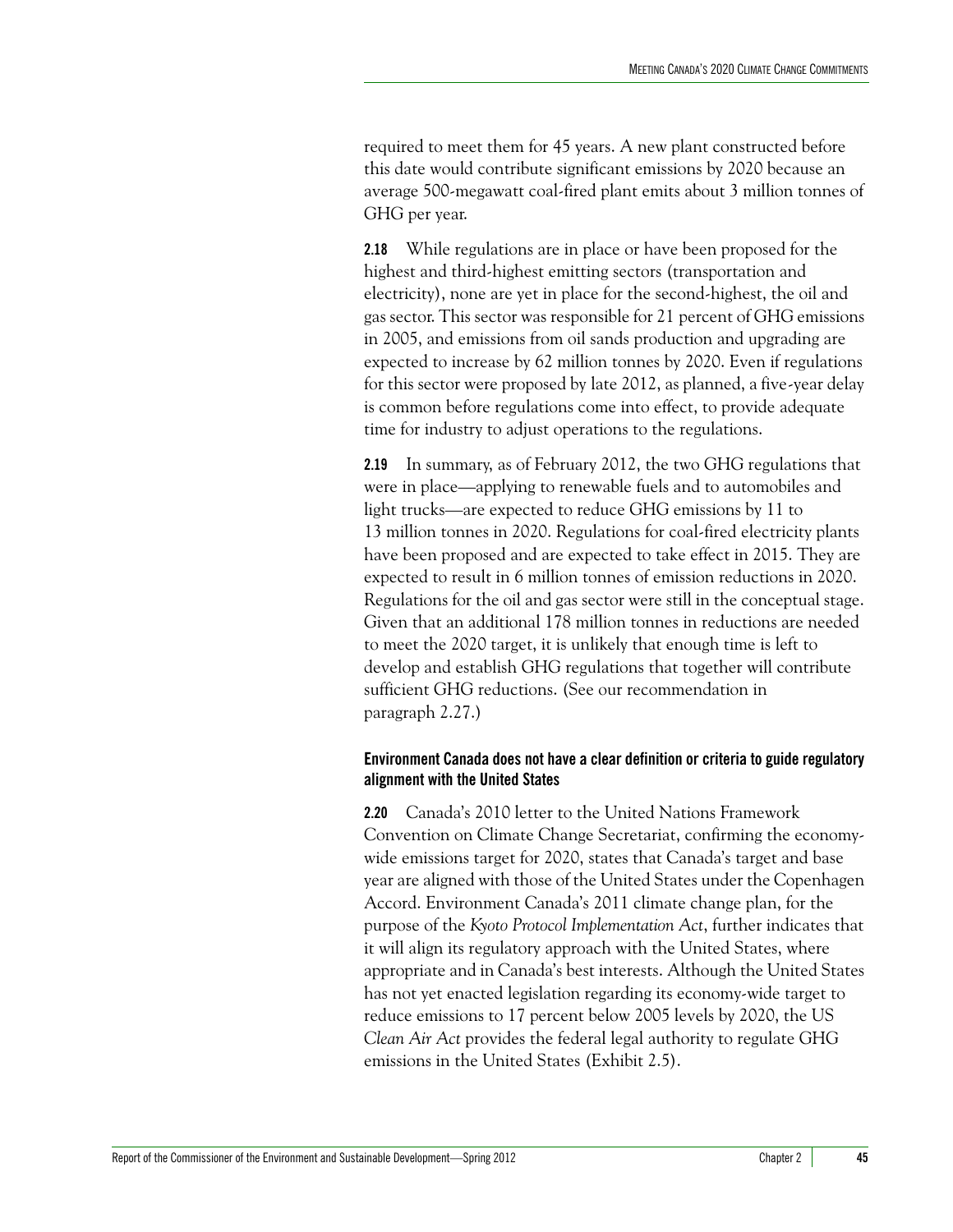**Exhibit 2.5 The US** *Clean Air Act* **provides legal authority to regulate greenhouse gas emissions in the United States**

- At the federal level in the United States, the *Clean Air Act* (CAA) is the central mechanism for developing regulations to reduce greenhouse gases (GHG).
- Since 1970, the US Environmental Protection Agency (EPA) has used the CAA to regulate air pollutants, and in 2007 the Supreme Court found that this authority also applied to the regulation of GHG.
- In 2009, the EPA made a science-based determination that GHGs threaten human health and welfare, which compelled the Agency to regulate GHG emissions in order to mitigate harm.
- Under the CAA, the EPA has implemented fuel efficiency standards for light- and heavy-duty vehicles.
- Starting in 2011, the EPA mandated permitting requirements for major new and modified industrial sources of GHG emissions. Industrial sectors that are targeted include power plants, refineries, iron and steel mills, pulp and paper mills, nitric acid plants, cement plants, and boilers. The permits require facilities to implement "best available control technologies" for pollution reduction. Permits are issued at the state level with EPA oversight and guidance.
- The EPA is also developing technology-based GHG performance standards for power plants and oil refineries.

Source: United States Environmental Protection Agency

**2.21** While the United States has not specifically stated that it is taking a sector-by-sector approach to regulating GHG emissions, certain sectors are regulated for GHG under its *Clean Air Act.* We assessed whether Environment Canada had undertaken analysis and consultation to determine under which circumstances alignment with the United States was appropriate or not appropriate. To do this, we focused on the GHG regulations that are in place or are being developed as part of the sector-by-sector approach in Canada.

**2.22** When developing GHG regulations, Environment Canada analyzes actions taken in the United States to reduce GHG emissions for the source or industry. Exhibit 2.6 shows the GHG regulations developed or under development in both countries by sector. It indicates that while Canada and the United States are both using regulations to reduce GHG emissions, their approaches are often different.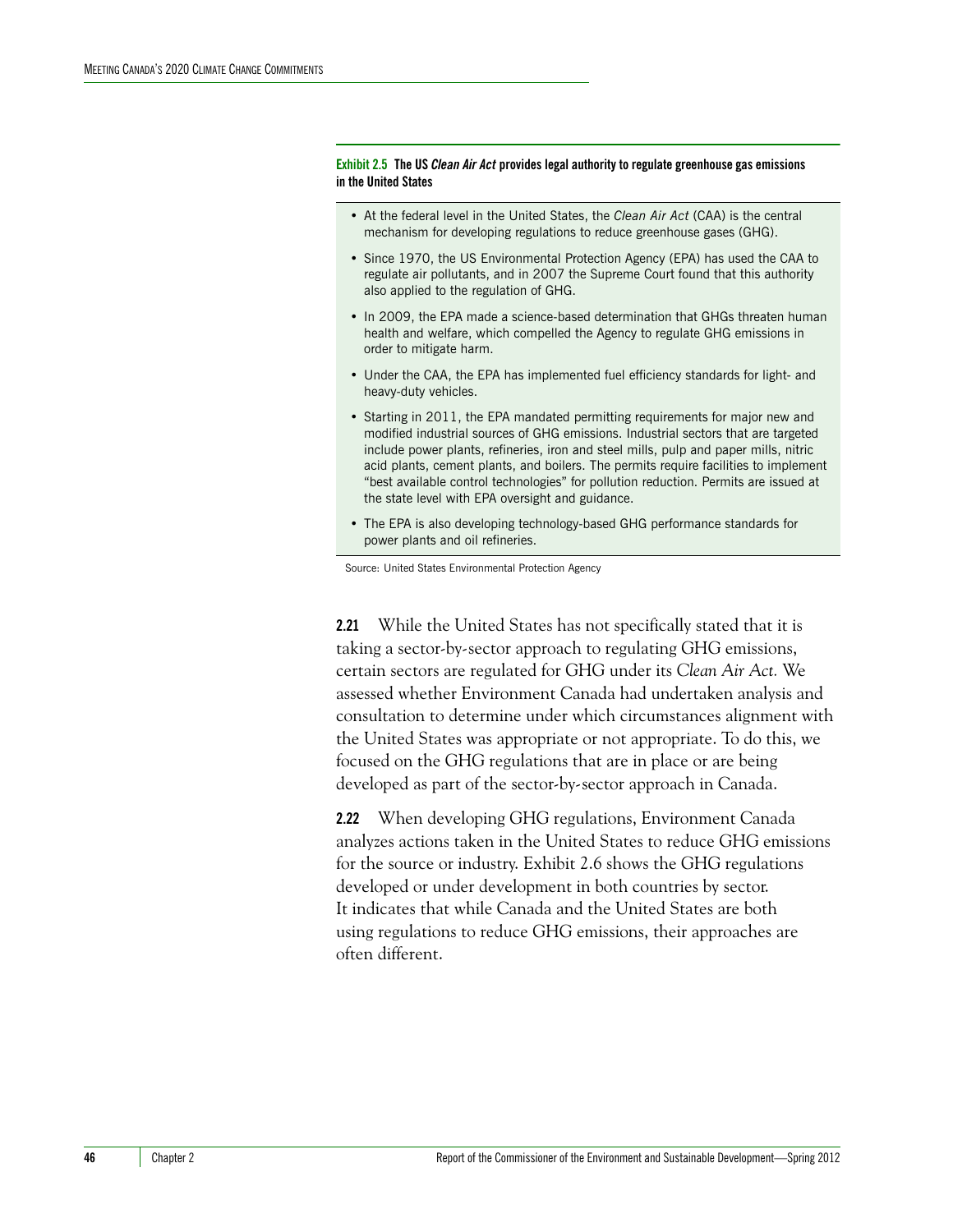| <b>Canada (Canadian Environmental Protection Act, 1999)</b>                                                                                                                                                                                                                                                                                                                             | <b>United States</b>                                                                                                                                                                                              |  |  |
|-----------------------------------------------------------------------------------------------------------------------------------------------------------------------------------------------------------------------------------------------------------------------------------------------------------------------------------------------------------------------------------------|-------------------------------------------------------------------------------------------------------------------------------------------------------------------------------------------------------------------|--|--|
| <b>Transportation</b>                                                                                                                                                                                                                                                                                                                                                                   |                                                                                                                                                                                                                   |  |  |
| <b>Renewable Fuels Regulations</b>                                                                                                                                                                                                                                                                                                                                                      | Renewable Fuel Standard (Energy Policy Act)                                                                                                                                                                       |  |  |
| Mandate an average annual percentage of renewable fuel<br>content in gasoline (effective December 2010), diesel fuel, and<br>heating oil (effective July 2011), based on the volume of fuel<br>produced or imported.                                                                                                                                                                    | In place since 2005. Mandates renewable fuel volumes in<br>gasoline and diesel based on forecasted production.                                                                                                    |  |  |
| Passenger Automobile and Light Truck Greenhouse Gas<br><b>Emission Regulations</b>                                                                                                                                                                                                                                                                                                      | Light-Duty Vehicle Greenhouse Gas Emission Standards (Clean<br>Air Act) and Corporate Average Fuel Economy Standards<br>(Energy Policy and Conservation Act)                                                      |  |  |
| Progressively more stringent standards, aligned with the United<br>States, for GHG emissions from new cars and light trucks for<br>the 2011 to 2016 model years, finalized in October 2010.<br>In November 2011, Environment Canada released a<br>consultation document on the next phase (2017 to 2025) of the<br>regulations, also being developed in alignment with US<br>standards. | Final joint Environmental Protection Agency (EPA) and National<br>Highway Traffic Safety Administration (NHTSA) rule was<br>published in May 2010 for model years 2012 to 2016.                                   |  |  |
|                                                                                                                                                                                                                                                                                                                                                                                         | In November 2011, EPA and NHTSA issued a joint proposal to<br>extend the harmonized GHG and fuel economy standards to<br>model year 2017 through 2025.                                                            |  |  |
| New on-road heavy-duty vehicles and engines GHG regulations                                                                                                                                                                                                                                                                                                                             | Greenhouse Gas Emissions (Clean Air Act) and Fuel Efficiency                                                                                                                                                      |  |  |
| Consultation paper released in August 2011. Regulations are<br>expected to take effect with the 2014 model year and become                                                                                                                                                                                                                                                              | (Energy Policy and Conservation Act) Standards for Medium-<br>and Heavy-Duty Engines and Vehicles                                                                                                                 |  |  |
| more stringent up to 2018, and will be aligned with the US<br>standards.                                                                                                                                                                                                                                                                                                                | Regulations for 2014 to 2018 model years finalized in<br>August 2011. Developed jointly by the US Environmental<br>Protection Agency and the National Highway Traffic Safety<br>Administration.                   |  |  |
| <b>Electricity</b>                                                                                                                                                                                                                                                                                                                                                                      |                                                                                                                                                                                                                   |  |  |
| <b>Reduction of Carbon Dioxide Emissions from Coal-Fired</b>                                                                                                                                                                                                                                                                                                                            | GHG permitting program (Clean Air Act)                                                                                                                                                                            |  |  |
| <b>Generation of Electricity Regulations</b><br>Draft federal regulation released for public comment in<br>August 2011.<br>Performance standard proposed for carbon dioxide emissions<br>from coal-fired plants.                                                                                                                                                                        | Federal permitting requirement implemented by states, in effect<br>since January 2011; covers new major stationary sources from<br>all sectors, including all new and modified fossil fuel-fired power<br>plants. |  |  |
|                                                                                                                                                                                                                                                                                                                                                                                         | A pre-construction permit establishes GHG emission limits for<br>each plant on a case-by-case basis, based on deployment of<br>best available control technology.                                                 |  |  |
| Natural gas-fired electricity regulations                                                                                                                                                                                                                                                                                                                                               | Regulated GHG performance standards (Clean Air Act)                                                                                                                                                               |  |  |
| Draft federal regulatory approach under development.                                                                                                                                                                                                                                                                                                                                    | The EPA is developing technology-based GHG performance<br>standards (New Source Performance Standards) for new and<br>modified fossil fuel-fired power plants.                                                    |  |  |
|                                                                                                                                                                                                                                                                                                                                                                                         | Emission guidelines that states will use to develop plans for<br>reducing emissions from existing sources will also be developed.                                                                                 |  |  |

#### **Exhibit 2.6 Canada and the United States are using regulatory approaches to reduce greenhouse gas (GHG) emissions**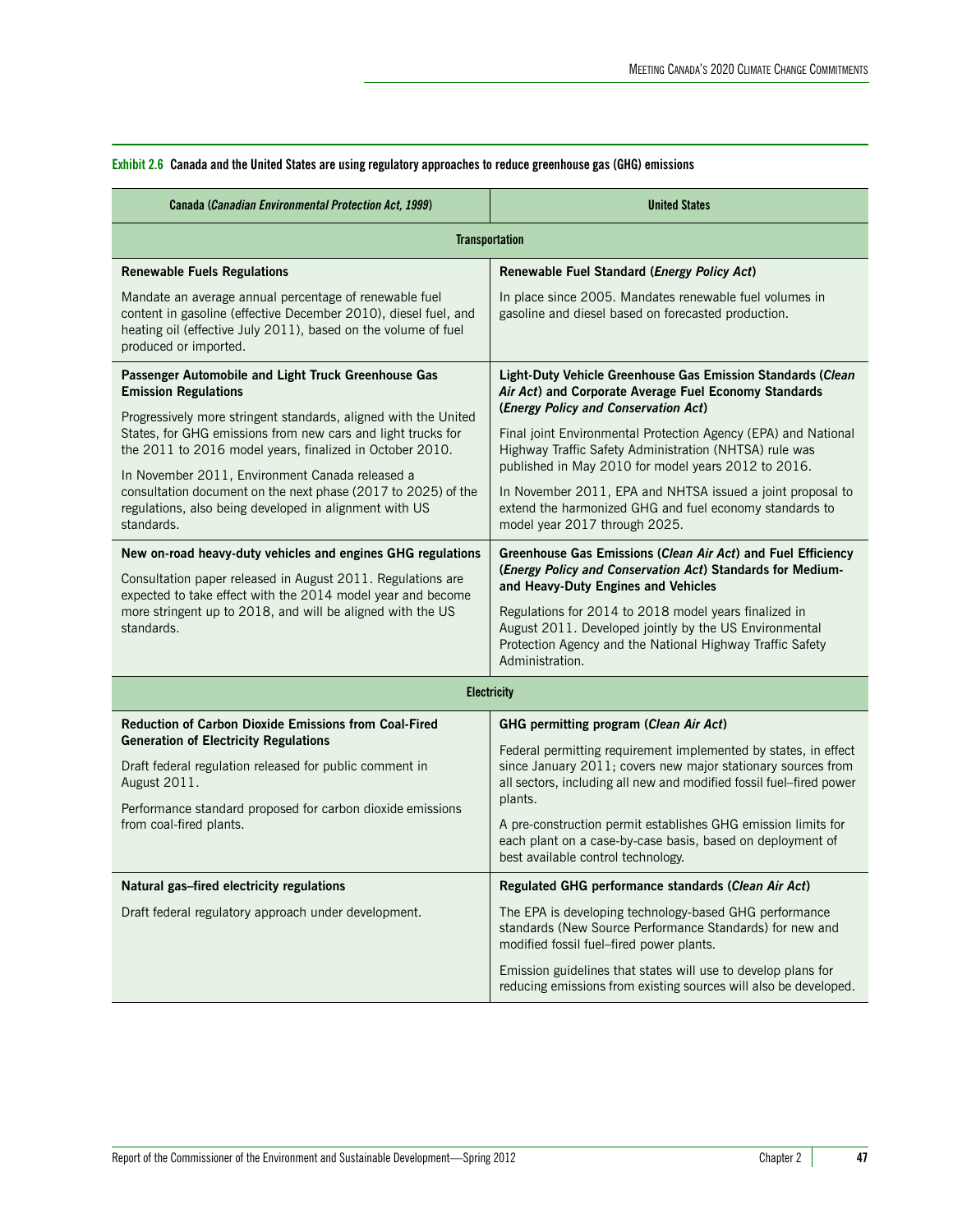| Canada (Canadian Environmental Protection Act, 1999)                                                                                                                                                                                                        | <b>United States</b>                                                                                                                                                                                                                                                                      |  |
|-------------------------------------------------------------------------------------------------------------------------------------------------------------------------------------------------------------------------------------------------------------|-------------------------------------------------------------------------------------------------------------------------------------------------------------------------------------------------------------------------------------------------------------------------------------------|--|
| <b>Oil and Gas</b>                                                                                                                                                                                                                                          |                                                                                                                                                                                                                                                                                           |  |
| <b>Federal regulations</b>                                                                                                                                                                                                                                  | GHG permitting program (Clean Air Act)                                                                                                                                                                                                                                                    |  |
| Regulations in conceptual stage.                                                                                                                                                                                                                            | Federal permitting requirement implemented by states, in effect<br>since January 2011; covers all major stationary sources from all<br>sectors, including refineries.                                                                                                                     |  |
|                                                                                                                                                                                                                                                             | A pre-construction permit establishes GHG emission limit for<br>each plant on a case-by-case basis, based on deployment of<br>best available control technology.                                                                                                                          |  |
|                                                                                                                                                                                                                                                             | Regulated GHG performance standards (Clean Air Act)                                                                                                                                                                                                                                       |  |
|                                                                                                                                                                                                                                                             | The EPA is developing technology-based GHG performance<br>standards (New Source Performance Standards) for new and<br>modified refineries.                                                                                                                                                |  |
|                                                                                                                                                                                                                                                             | Emission guidelines that states will use to develop plans for<br>reducing emissions from existing sources will also be developed.                                                                                                                                                         |  |
| <b>Other Emissions-Intensive Industries</b>                                                                                                                                                                                                                 |                                                                                                                                                                                                                                                                                           |  |
| <b>Federal regulations</b>                                                                                                                                                                                                                                  | GHG permitting program (Clean Air Act)                                                                                                                                                                                                                                                    |  |
| Regulations for emissions-intensive trade-exposed industries<br>(chemicals and fertilizers, iron and steel, cement, aluminum,<br>pulp and paper, potash, lime and gypsum, base metal smelting,<br>and iron ore pelletizing and mining) in conceptual stage. | Federal permitting requirement implemented by states, in effect<br>since January 2011; covers large stationary sources from all<br>sectors, including electricity generating units, boilers, pulp and<br>paper, cement, iron and steel, refineries, nitric acid plants, and<br>landfills. |  |

#### **Exhibit 2.6 Canada and the United States are using regulatory approaches to reduce greenhouse gas (GHG) emissions (continued)**

Source: Compiled with information from Environment Canada and US Environmental Protection Agency

**2.23** Although the government has committed to align with the United States to reduce GHG, we found that there was no document available that defined "alignment" for the purposes of the sector-bysector regulatory approach. Furthermore, no criteria were established for determining when regulatory alignment with the United States is appropriate and when it is not. This has resulted in varying interpretations of alignment within the Department. The following examples highlight these different interpretations.

**2.24 Vehicle regulations.** Due to the integration of the North American automotive industry, Environment Canada has chosen to harmonize the light-duty and heavy-duty vehicle regulations with equivalent US fuel economy and GHG emission standards. For the passenger automobile and light truck regulations, Environment Canada adopted the same emission standards and test procedures as the United States. Information sharing and monitoring are coordinated under a transportation working group of the Canada–US Air Quality Agreement.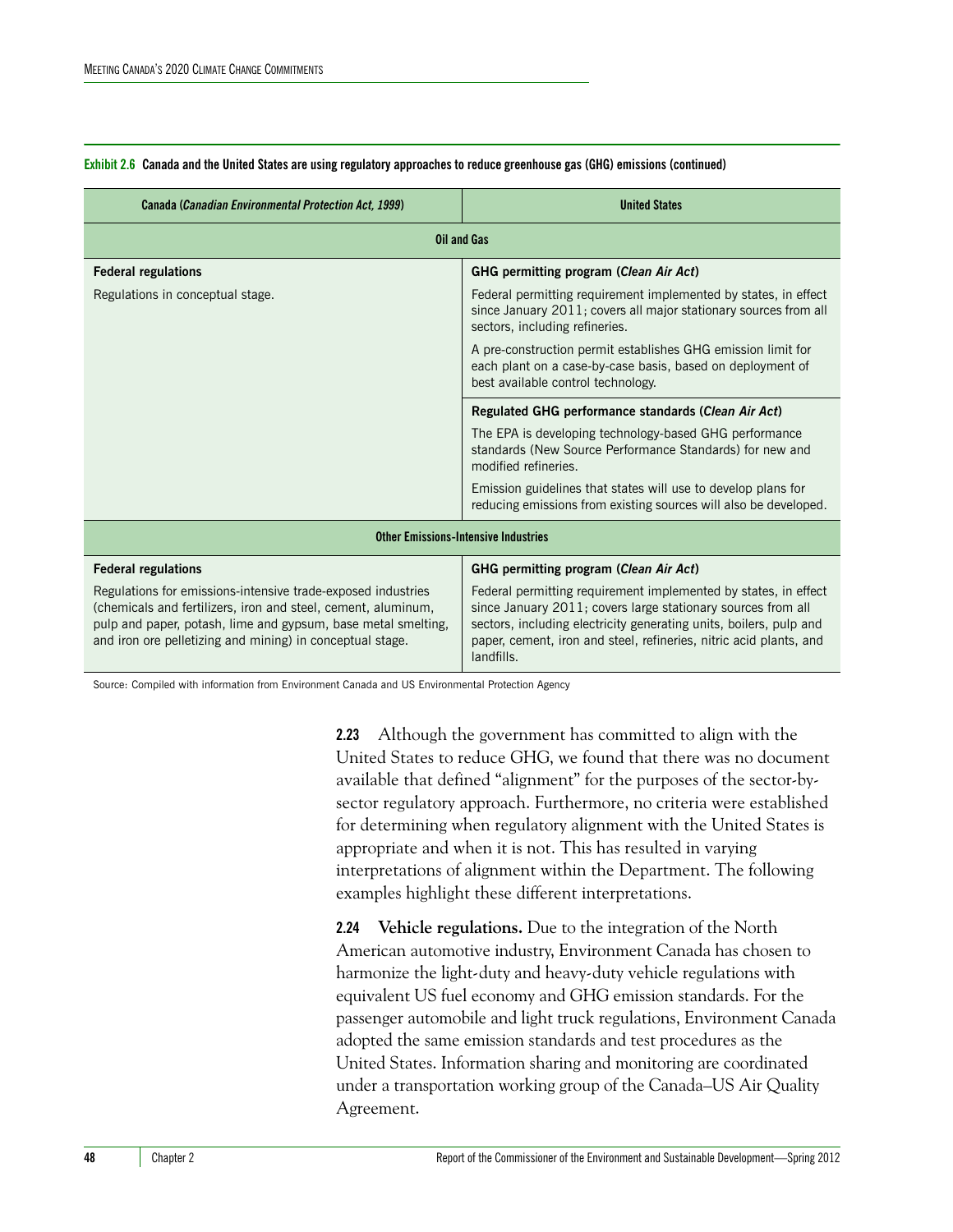**2.25 Renewable fuels.** Although both countries have chosen to regulate renewable fuel content, the regulated levels and the mechanics of the regulations are different. The US Renewable Fuel Standard mandates renewable fuel volumes based on forecasted production. The standard is reviewed and adjusted each year. The main driver for this policy is energy security. Canada's regulations, under the Renewable Fuels Strategy, are primarily driven by GHG reductions; they mandate renewable fuel percentages rather than volumes (5 percent average annual renewable fuel content in gasoline, and 2 percent in diesel and heating oil). While the regulated levels in Canada are lower than US levels, and compliance credits are assigned at different stages in the life cycle of the fuel, both sets of regulations target the producers and importers of petroleum fuel.

**2.26** In summary, the Government of Canada, in its commitments to reduce GHG emissions, indicated it would align with the United States in its sector-by-sector approach where appropriate. We found that Environment Canada does not have criteria to determine when this alignment is appropriate and, further, that there is a lack of clarity in how the Department defines alignment.

**2.27 Recommendation.** Environment Canada should report on the results of the government's plan to achieve the target of reducing greenhouse gas (GHG) emissions to 17 percent below 2005 levels by 2020 through a sector-by-sector approach. The report should identify the measures currently planned, the amount of GHG reductions expected from each measure, the estimated timelines for the implementation of these measures, as well as mechanisms for assessing performance. The report should explain when the measures are aligned with the United States and estimate the overall cost of the approach to the Canadian economy.

**The Department's response.** The Department agrees with the intent of the recommendation. It will continue to support, within its mandate, the government's sector-by-sector approach to reduce greenhouse gas emissions, aligned with the US approach as appropriate, to achieve Canada's 2020 reduction target. As the government carries on with the implementation of its plan by adopting new measures, the Department will continue to update timelines and projections in public documents while also continuing to ensure that mechanisms for assessing performance are put in place for each measure for which it is responsible. This will be done through the new Federal Sustainable Development Strategy, annual Reports on Plans and Priorities and departmental performance reports, as well as the other reporting mechanisms outlined in our response to the Commissioner's other recommendation.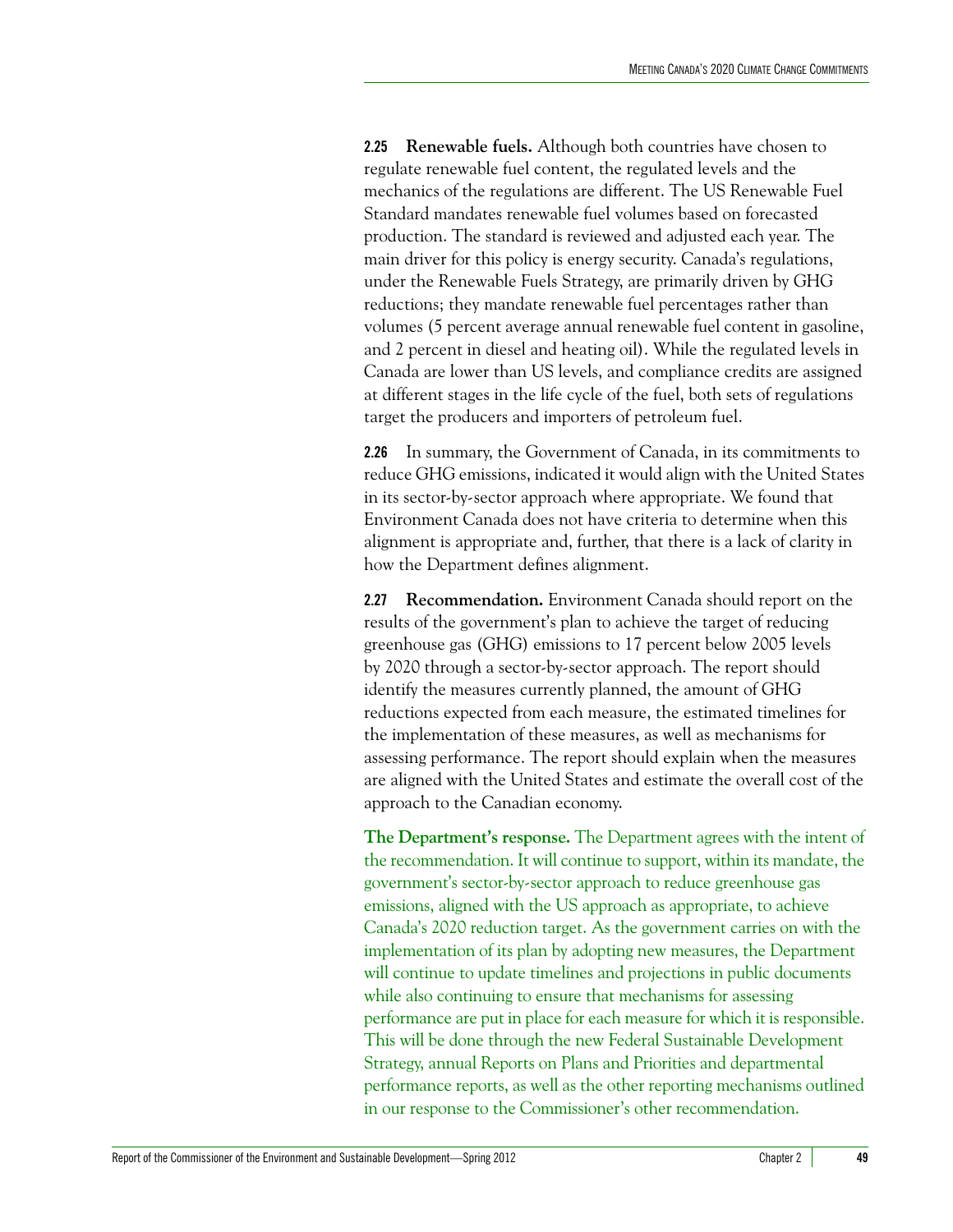**Cap and trade**—A form of market-based regulation that sets an overall limit on emissions and provides flexibility on how the regulated community achieves the required reductions.

#### <span id="page-21-0"></span>**Consultation and coordination Mechanisms for federal–provincial–territorial consultation have recently been established**

<span id="page-21-1"></span>**2.28** In its July 2011 report, entitled Canada's Emissions Trends, Environment Canada stated that provincial and territorial measures were expected to contribute significantly to the achievement of the Canadawide 2020 target, but did not state by how much. Projections used to forecast the 2020 emissions level include provincial measures such as Ontario's commitment to replace coal-fired electricity generation, the British Columbia carbon tax, and Nova Scotia's cap on electricity sector greenhouse gas (GHG) emissions. Based on its unique circumstances, each province and territory in Canada has adopted its own emission reductions target, its own climate change action plan, or both.

**2.29** Policy instruments to address climate change across the country include carbon taxes, **cap-and-trade** schemes, and industry-specific performance standards, among others. In some cases, the same regulated industry, such as the electricity sector or the oil and gas sector, is targeted by more than one level of government and potentially by more than one government policy. Therefore, mechanisms and strategies for consulting, communicating, and coordinating these approaches are important to ensure the most effective and efficient implementation of these policies.

**2.30** We found that Environment Canada consults with the provinces and territories on each regulation under development as part of its sector-by-sector approach. We also observed that in October 2011, a senior management working group on GHG regulatory development was created to share information with the provinces and territories on the regulatory options being considered, and to seek their feedback. More recently, in December 2011, a consultation steering committee on GHG regulatory development, composed of deputy ministers, was created to discuss provincial and federal regulations. As these two committees are new, we were unable to determine their effectiveness in communicating and coordinating strategies and identifying gaps in the development of GHG regulations.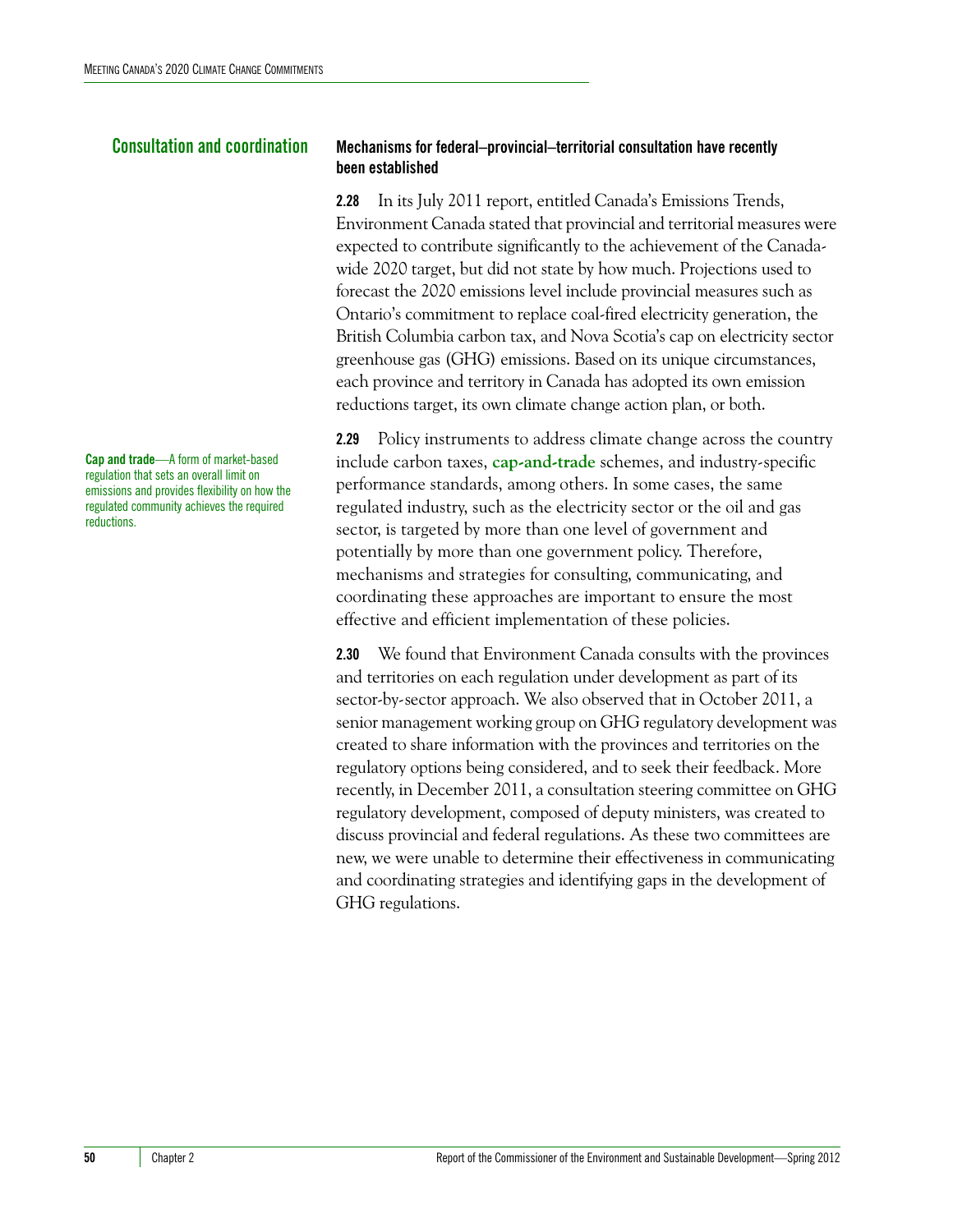### <span id="page-22-0"></span>**Targets and forecasts 2.31** As illustrated in Exhibit 2.1, Canada has made a variety of commitments and set a number of targets to reduce greenhouse gas (GHG) emissions since 1992. These targets have become significantly less ambitious over time (Exhibit 2.7). For example, the Kyoto Protocol target aimed to reduce emissions to 6 percent below the 1990 level between 2008 and 2012. Canada's Copenhagen Accord target for 2020 is 3 percent (or 17 million tonnes) above the 1990 level.

#### <span id="page-22-1"></span>**Environment Canada has published emissions forecasts**

**2.32** Canada's Emissions Trends, published in July 2011, incorporates statistics on GHG emissions and energy availability as of December 2010. It provides a transparent accounting of Canada's efforts to reduce GHG emissions—something that corresponds with our recommendations from previous audits. Although we did not audit the model used to generate these statistics and cannot attest to the accuracy of the numbers presented, we acknowledge this as a significant step in providing important information to Canadians and policy makers for decision making. At the time of this audit, Environment Canada officials did not know if they would continue to update and publish this information in the future.





Source: Compiled with information from Environment Canada's National Inventory Report, 1990–2009: Greenhouse Gas Sources and Sinks in Canada (2011), A Climate Change Plan for the Purposes of the *Kyoto Protocol Implementation Act* (May 2011), and Canada's Emissions Trends (July 2011)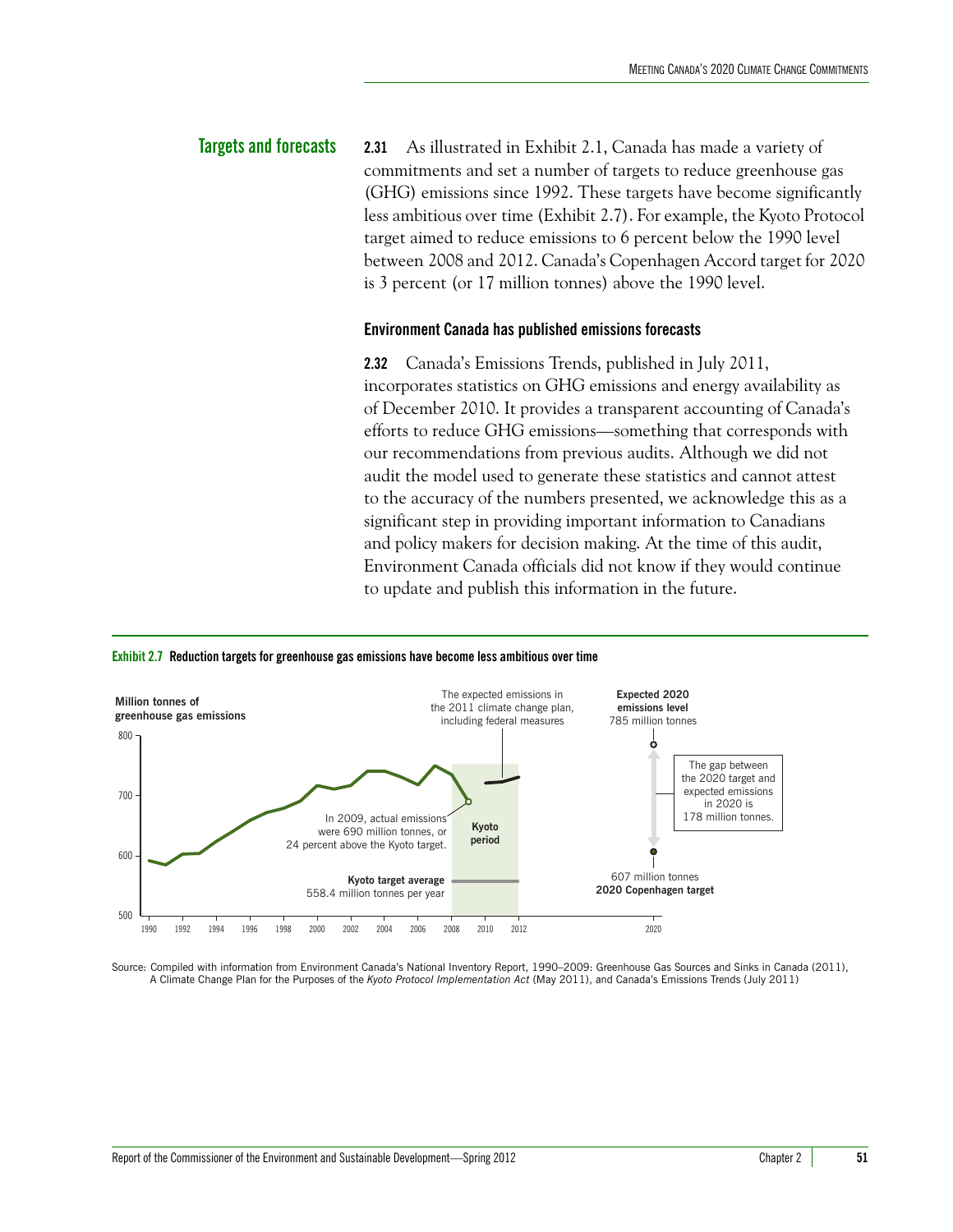#### <span id="page-23-0"></span>**Environment Canada's forecasts show that targets will not be met with existing measures**

**2.33** The modelling presented in Environment Canada's Emissions Trends report shows that with existing measures, Canada will be 54 million tonnes (or 7.4 percent) above the 2005 level of GHG emissions in 2020 instead of the targeted 17 percent below it. According to these emissions forecasts, with existing measures, Canada will need to reduce GHG emissions by 178 million tonnes by 2020 to meet its target.

**2.34** Given that the federal government has set a target and indicated it would be achieved using a sector-by-sector approach, we examined whether an analysis had been conducted to estimate the amount of GHG reductions expected from each sector so that regulations could be best targeted. We found that this information is not available on a sector-by-sector basis and that the only GHG regulations included in the projections are the renewable fuels regulations, the 2011 to 2016 passenger automobile and light truck regulations, and the proposed coal-fired electricity regulations. In other words, while the Government of Canada has a sector-by-sector approach to reducing GHG emissions, there is no sector-by-sector analysis to support it. In our view, these forecasts could be used to better support decision making by modelling scenarios to estimate the amount of GHG reductions that could be achieved from different policies and regulations to optimize their effectiveness. This would assist in setting achievable interim targets, selecting the measures needed to reach them, and measuring performance.

**2.35 Recommendation.** Environment Canada should forecast greenhouse gas (GHG) emissions and reductions under various scenarios to inform decision making. The Department should publish the Canada's Emissions Trends report regularly to support the development of GHG reduction measures toward meeting the 2020 target in any future climate change plans.

**The Department's response.** Agreed. The Department is committed to transparency in implementing the government's climate change plan. As such, the Department will continue to publish updated Emissions Trends reports. The Department will also continue to publish National Inventory Reports and National Communications under the United Nations Framework Convention on Climate Change (UNFCCC) and will implement any new measurement, reporting, and verification mechanisms established under the Copenhagen Accord, Cancun Agreements, and through the decisions reached at Durban.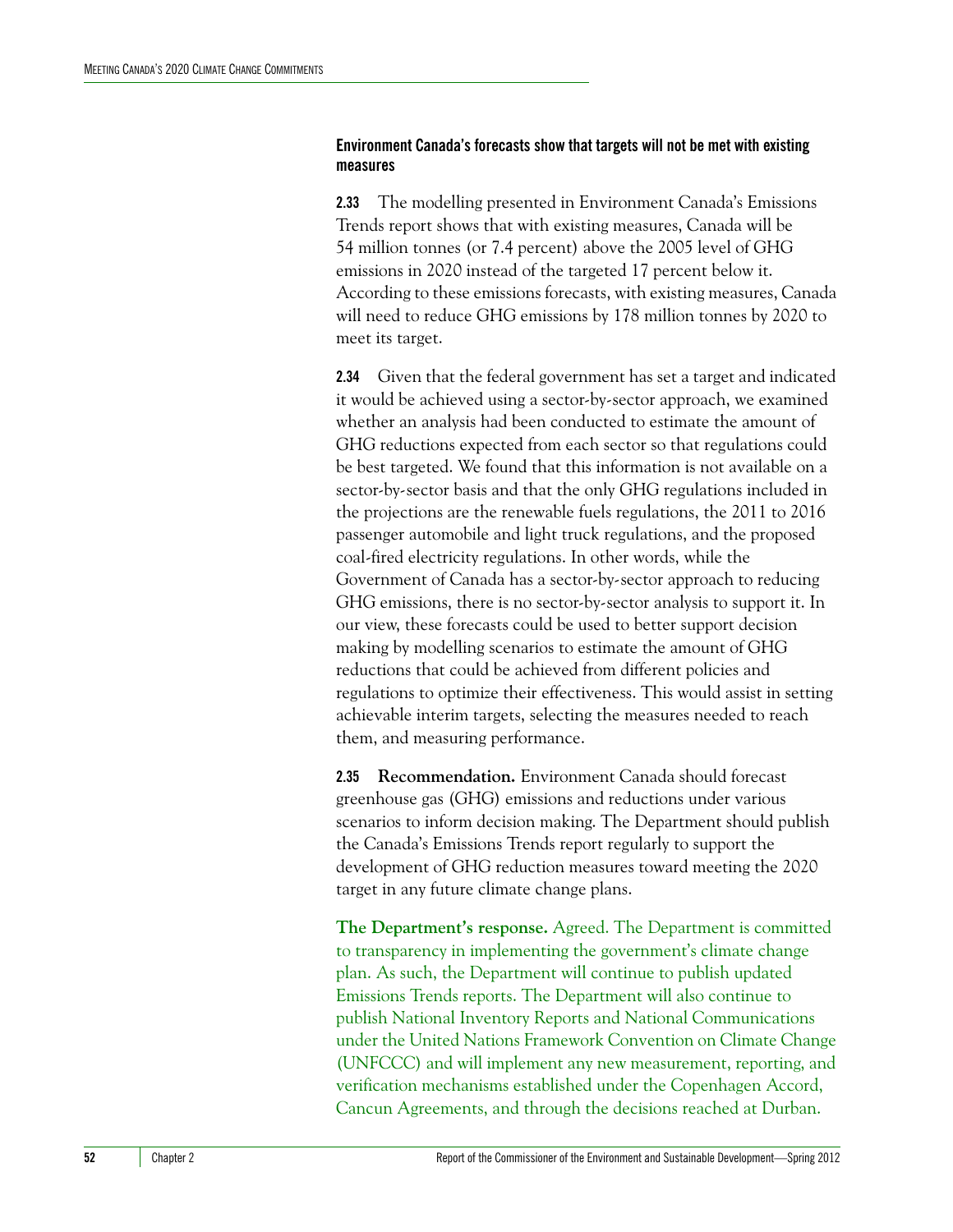### <span id="page-24-0"></span>**Conclusion**

**2.36** Since 1992, the Government of Canada has committed, in various plans and agreements, to address climate change by reducing its national greenhouse gas (GHG) emissions. However, national GHG emissions have risen and were 690 million tonnes in 2009, which is 24 percent above the Kyoto target.

**2.37** In 2010, the Government of Canada made new international and domestic commitments to reduce GHG emissions to 17 percent below 2005 levels by 2020. Environment Canada has announced a sector-by-sector regulatory approach in alignment with the United States. However, we concluded that the Department has not put in place an appropriate implementation plan to support this approach, which is designed to meet the 2020 target established by these commitments. As of February 2012, only one of the sectors, the transportation sector, was under regulation for GHG emissions. No regulations were in place for the oil and gas sector, the second-largest emitter of GHG. Because regulations are complex, and can take up to five years to develop and result in GHG reductions, it is unlikely that the regulatory approach will contribute emission reductions that are sufficient to meet the 2020 target.

**2.38** In July 2011, Environment Canada released Canada's Emissions Trends, a report that outlines expected GHG emission reductions up to 2020, under varying scenarios. This document is an important step toward a transparent accounting of Canada's efforts to reduce GHG emissions. However, the forecast shows that in 2020, Canada's GHG emissions will be 7.4 percent above the 2005 level instead of 17 percent below, which indicates that the 2020 target will not be met with existing measures.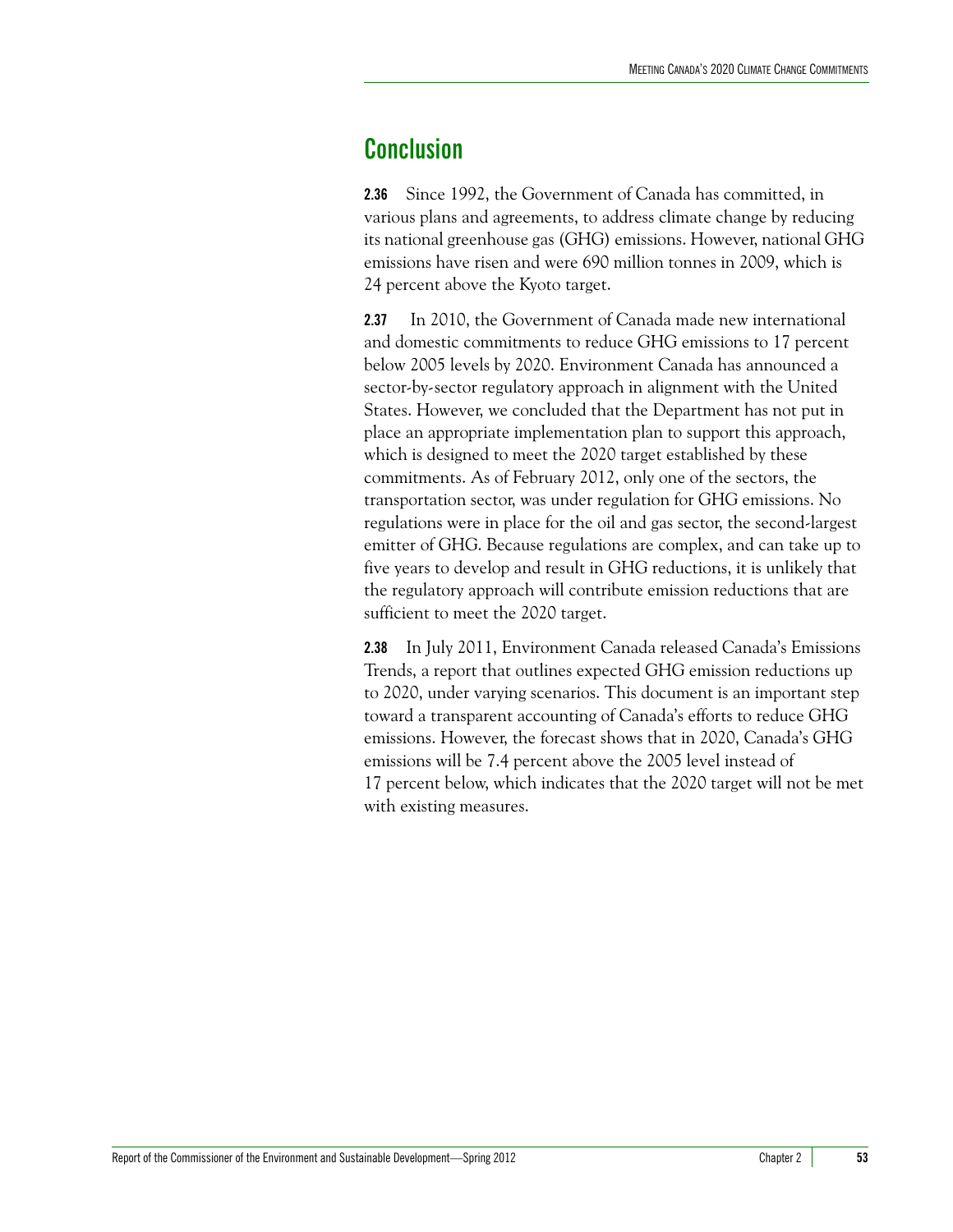### <span id="page-25-0"></span>**About the Audit**

All of the audit work in this chapter was conducted in accordance with the standards for assurance engagements set by The Canadian Institute of Chartered Accountants. While the Office adopts these standards as the minimum requirement for our audits, we also draw upon the standards and practices of other disciplines.

#### **Objective**

The objective of our audit was to determine whether Environment Canada has established an appropriate climate change plan to meet its target to reduce greenhouse gas (GHG) emissions to 17 percent below 2005 levels by 2020, as committed to under the 2009 Copenhagen Accord and in the 2010 Federal Sustainable Development Strategy.

#### **Scope and approach**

Environment Canada is the entity under audit for this topic due to its responsibilities under the *Kyoto Protocol Implementation Act*, the United Nations Framework Convention on Climate Change, and the Federal Sustainable Development Strategy. While other federal departments and agencies also have responsibilities for implementing specific measures to address climate change, they were not included in the scope of this audit.

We interviewed key departmental officials in the National Capital Region. We also interviewed other stakeholders and consulted with experts in the field. We interviewed officials from the United States Environmental Protection Agency and reviewed documentation supplied to us by Environment Canada.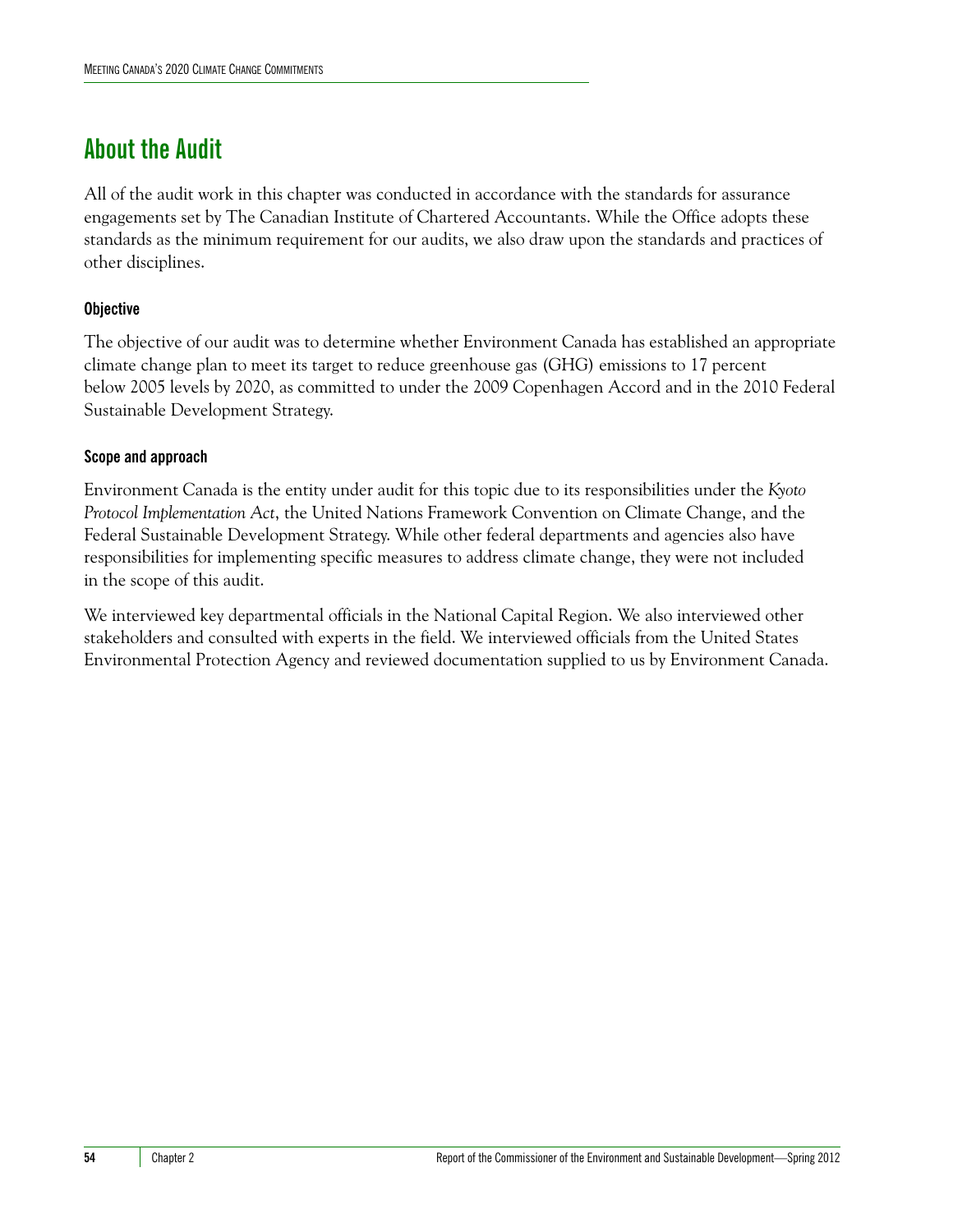### **Criteria**

| <b>Criteria</b>                                                                                                                                                                                                                                                    | <b>Sources</b>                                                                                                                                                                                                |  |
|--------------------------------------------------------------------------------------------------------------------------------------------------------------------------------------------------------------------------------------------------------------------|---------------------------------------------------------------------------------------------------------------------------------------------------------------------------------------------------------------|--|
| To determine whether Environment Canada has established a plan to meet commitments under the Federal Sustainable Development Strategy<br>and the 2009 Copenhagen Accord, we used the following criteria:                                                           |                                                                                                                                                                                                               |  |
| Environment Canada has an appropriate plan to achieve the<br>new greenhouse gas (GHG) emission reductions target<br>(17 percent of the 2005 emission level by 2020).                                                                                               | • October 2011 Report of the Commissioner of the<br>Environment and Sustainable Development, Chapter 1,<br>Recommendation 1.81                                                                                |  |
|                                                                                                                                                                                                                                                                    | • Federal Sustainable Development Strategy, Environment<br>Canada, 2010                                                                                                                                       |  |
|                                                                                                                                                                                                                                                                    | • Canada's submission to the United Nations Framework<br>Convention on Climate Change, Copenhagen Accord                                                                                                      |  |
|                                                                                                                                                                                                                                                                    | • Companion Guide: The Development of Results-based<br>Management and Accountability Frameworks for Horizontal<br>Initiatives, Treasury Board of Canada Secretariat                                           |  |
|                                                                                                                                                                                                                                                                    | • Environment Canada's quality assurance/quality control for<br>reporting GHG emissions sources and sinks to the United<br>Nations Framework Convention on Climate Change,<br>National Inventory Report, 2011 |  |
|                                                                                                                                                                                                                                                                    | • Canada's Emissions Trends, Environment Canada, 2011                                                                                                                                                         |  |
| Environment Canada can demonstrate where alignment with the<br>United States approach to regulating GHG emissions is<br>appropriate and where it is not, and has planned which sectors<br>of the Canadian economy will be regulated for GHG emissions<br>and when. | • Federal Sustainable Development Strategy, Environment<br>Canada, 2010                                                                                                                                       |  |
|                                                                                                                                                                                                                                                                    | • Canada's submission to the United Nations Framework<br>Convention on Climate Change, Copenhagen Accord                                                                                                      |  |
|                                                                                                                                                                                                                                                                    | • Presentation-"Canada's Climate Change Mitigation Plan," at<br>the United Nations Climate Change Conference, Bonn,<br>Germany, 9 June 2011                                                                   |  |
|                                                                                                                                                                                                                                                                    | • Speech given by the Honourable Peter Kent, Minister of the<br>Environment, "Climate Change Milestones," at the Economic<br>Club of Canada, Toronto, Ontario, 28 January 2011                                |  |
|                                                                                                                                                                                                                                                                    | • A Climate Change Plan for the Purposes of the Kyoto Protocol<br>Implementation Act, Environment Canada, 2011                                                                                                |  |
| Environment Canada knows whether the sector-by-sector<br>regulatory approach is expected to reduce GHG emissions<br>(2005 level) by 17 percent by 2020.                                                                                                            | • Canada's submission to the United Nations Framework<br>Convention on Climate Change, Copenhagen Accord                                                                                                      |  |
|                                                                                                                                                                                                                                                                    | Speech given by the Honourable Peter Kent, Minister of the<br>Environment, "Climate Change Milestones," at the Economic<br>Club of Canada, Toronto, Ontario, 28 January 2011                                  |  |
|                                                                                                                                                                                                                                                                    | • Presentation-"Canada's Climate Change Mitigation Plan," at<br>the United Nations Climate Change Conference, Bonn,<br>Germany, 9 June 2011                                                                   |  |
|                                                                                                                                                                                                                                                                    | • A Climate Change Plan for the Purposes of the Kyoto Protocol<br>Implementation Act, Environment Canada, 2011                                                                                                |  |
|                                                                                                                                                                                                                                                                    | • Canada's Emissions Trends, Environment Canada, 2011                                                                                                                                                         |  |

Management reviewed and accepted the suitability of the criteria used in the audit.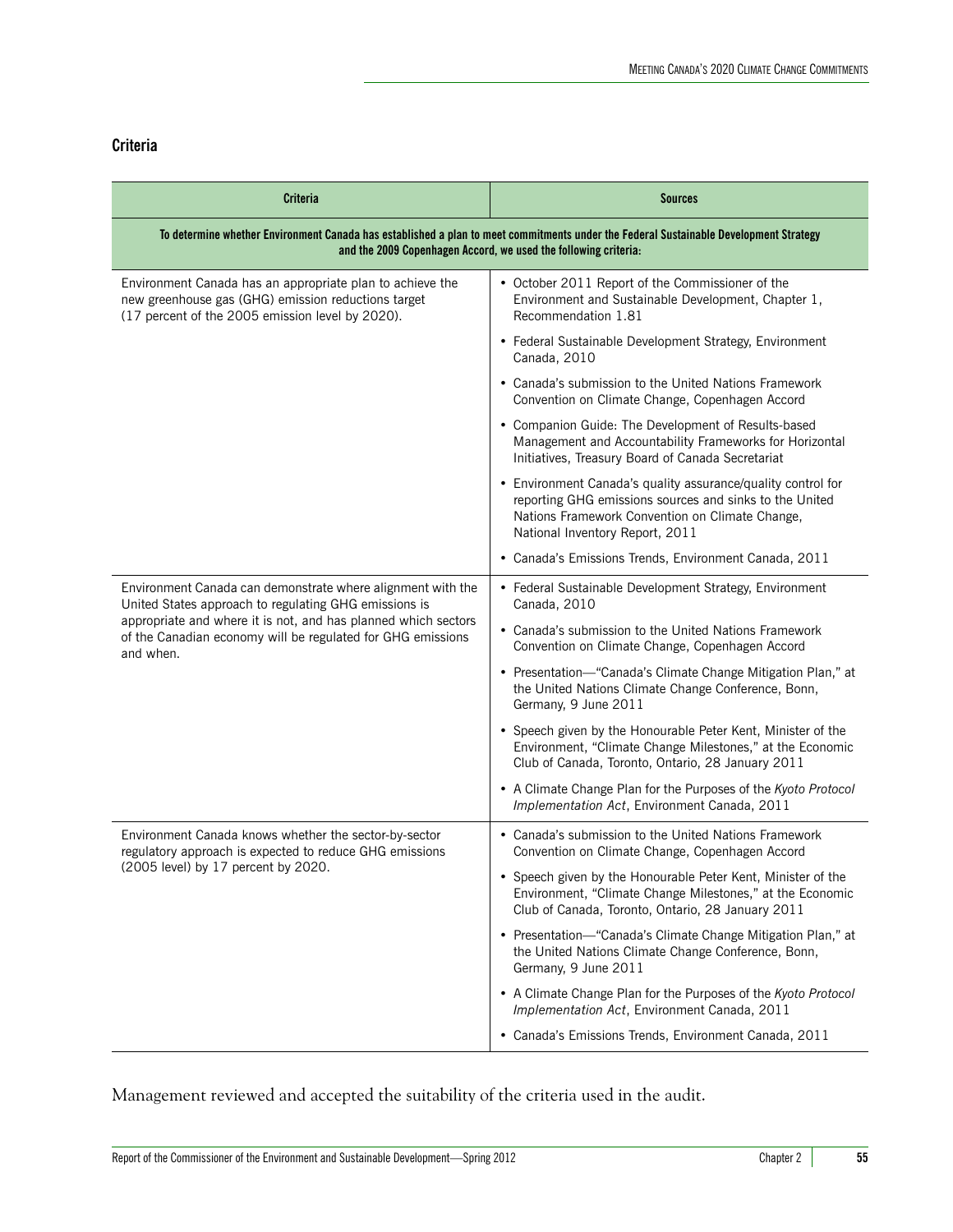#### **Period covered by the audit**

The period covered by this audit was October 2006 to December 2011. Audit work for this chapter was substantially completed on 21 February 2012.

#### **Audit team**

Principal: Kimberley Leach Tanya Burger Melissa Miller

For information, please contact Communications at 613-995-3708 or 1-888-761-5953 (toll-free).